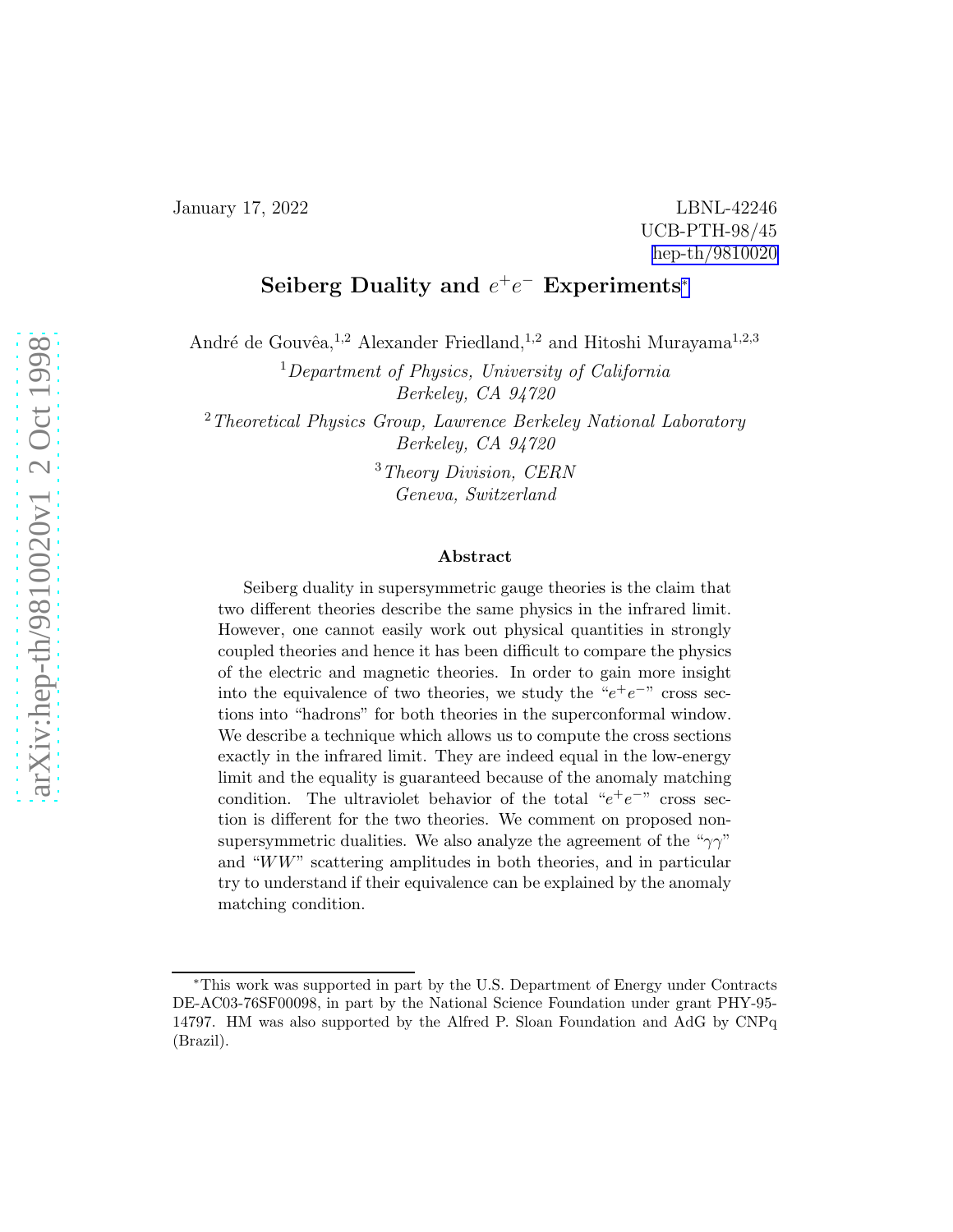### 1 Introduction

In the last few years, remarkable progress has been made on understanding supersymmetric gauge theories. An important part of the progress is the so-called Seiberg duality[[1](#page-22-0)], which states that two distinct supersymmetric gauge theories describe the same physics in the infrared limit. In some cases both theories are in the non-Abelian Coulomb phase, with scale-invariant dynamics and no particle interpretation, i.e., asymptotic states cannot be defined. In two-dimensions, there are techniques developed in conformal field theories which allow the calculation of correlation functions of conformal fields exactly, thanks to the infinite-dimensional extension of the conformal symmetry. Unfortunately, much less is known about four-dimensional scaleinvariant theories.

We attempt to extract some physical quantities from the proposed dual supersymmetric scale-invariant theories. Since there is no particle interpretation for conformal fields, one cannot discuss S-matrices among quarks and gluons in these theories. This situation is somewhat similar to the realworld QCD, where quarks and gluons cannot appear as asymptotic states, even though the reason for failure here is the color confinement rather than scale-invariant dynamics. The similarity suggests the study of " $e^+e^-$ " cross sections, which have direct physical meaning even in the absence of the precise knowledge of the excitations in the dynamics, and are known to be useful in studies of QCD. The problem then is to develop a technique to calculate these total cross sections exactly in scale-invariant supersymmetric theories.

We point out that the NSVZ beta-function allows us to determine the vacuum polarization amplitudes with global symmetry current operators exactly in the infrared limit for these theories, thanks to scale invariance. By analytically continuing them to the time-like region, we obtain the exact " $e^+e^-$ " cross sections even if the theory is strongly-coupled. This allows us to compare results in the electric and magnetic theories and check the duality assumption. We find that the " $e^+e^-$ " cross sections indeed agree between the proposed dual theories. We then show that the agreement between the total cross sections is guaranteed by the anomaly matching condition, which was required in [\[1\]](#page-22-0) to determine if the two theories are dual.

On the other hand, checking that both theories yield the same " $e^+e^{-n}$ " total cross sections is not enough to guarantee that the two theories in questions are dual: all physical processes have to agree in the infrared limit. We next investigate the " $\gamma\gamma \rightarrow \gamma\gamma$ " and "WW  $\rightarrow WW$ " scattering amplitudes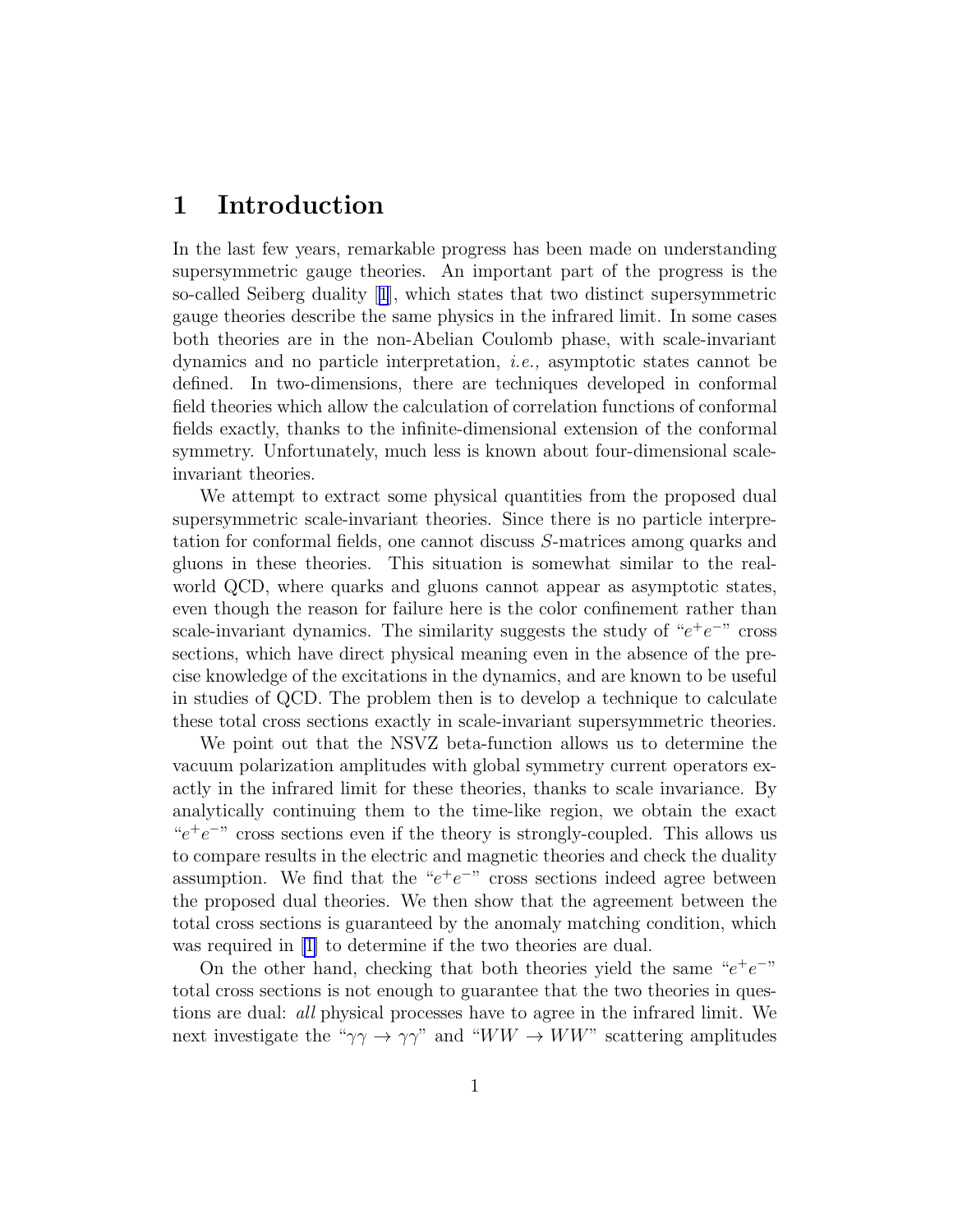<span id="page-2-0"></span>and, even though we are unable to compute them exactly, address the issue of their possible connection to the global anomalies.

# 2 NSVZ  $\beta$ -function and Scale-invariant Theories

In this section, we review the consistency checks on scale-invariant theories doneoriginally in  $|1|$  and  $|2|$ . We do this review in order to make our discussion of the two dual theories more complete. It also serves the purpose of defining some notation and deriving some results that will be used in the remainder of this letter. We use the so-called NSVZ exact beta-function of the gauge coupling constant, which is given in terms of the one-loop beta function and the anomalous dimension of the matter fields. We first determine the exact value of the anomalous dimensions in the infrared and then check that they agree with the expectation from superconformal symmetry, which relates the  $U(1)_R$  charges to the conformal weights of the chiral superfields.

The NSVZ exact beta-function for  $N = 1$  pure Yang–Mills theory was originally obtained heuristically by Jones[[3\]](#page-22-0) and also by Novikov–Shifman– Vainshtein–Zakharov[[4\]](#page-22-0) using the instanton technique. It was further generalized to theories with matter fields in[[5\]](#page-22-0). All of these results can now be obtainedfrom the rescaling anomaly  $[6]$  $[6]$ . The result in  $[6]$  is that this is the form of the beta-function one obtains in the Wilsonian effective actions for canonically normalized fields with manifestly supersymmetric and holomorphic regularizations. It is even non-perturbatively exact in theories with an anomalous  $U(1)$  symmetry but with no condensates [\[6](#page-23-0), [7\]](#page-23-0). $*$  The NSVZ betafunction relates the running of the gauge coupling constant to the anomalous dimension factor  $\gamma_f$  of the matter fields,

$$
\mu \frac{\mathrm{d}}{\mathrm{d}\mu} g^2 = -g^4 \frac{b_0 + \sum_f T_f \gamma_f}{8\pi^2 - C_A g^2},\tag{1}
$$

which can be analytically integrated to

$$
\frac{8\pi^2}{g^2(\mu)} + C_A \log g^2(\mu) = \frac{8\pi^2}{g^2(M)} + C_A \log g^2(M) + b_0 \log \frac{\mu}{M} - \sum_f T_f \log Z_f(\mu, M),\tag{2}
$$

<sup>∗</sup>This argument, however, assumes the existence of ultraviolet and infrared regulators which are invariant under the anomalous  $U(1)$ .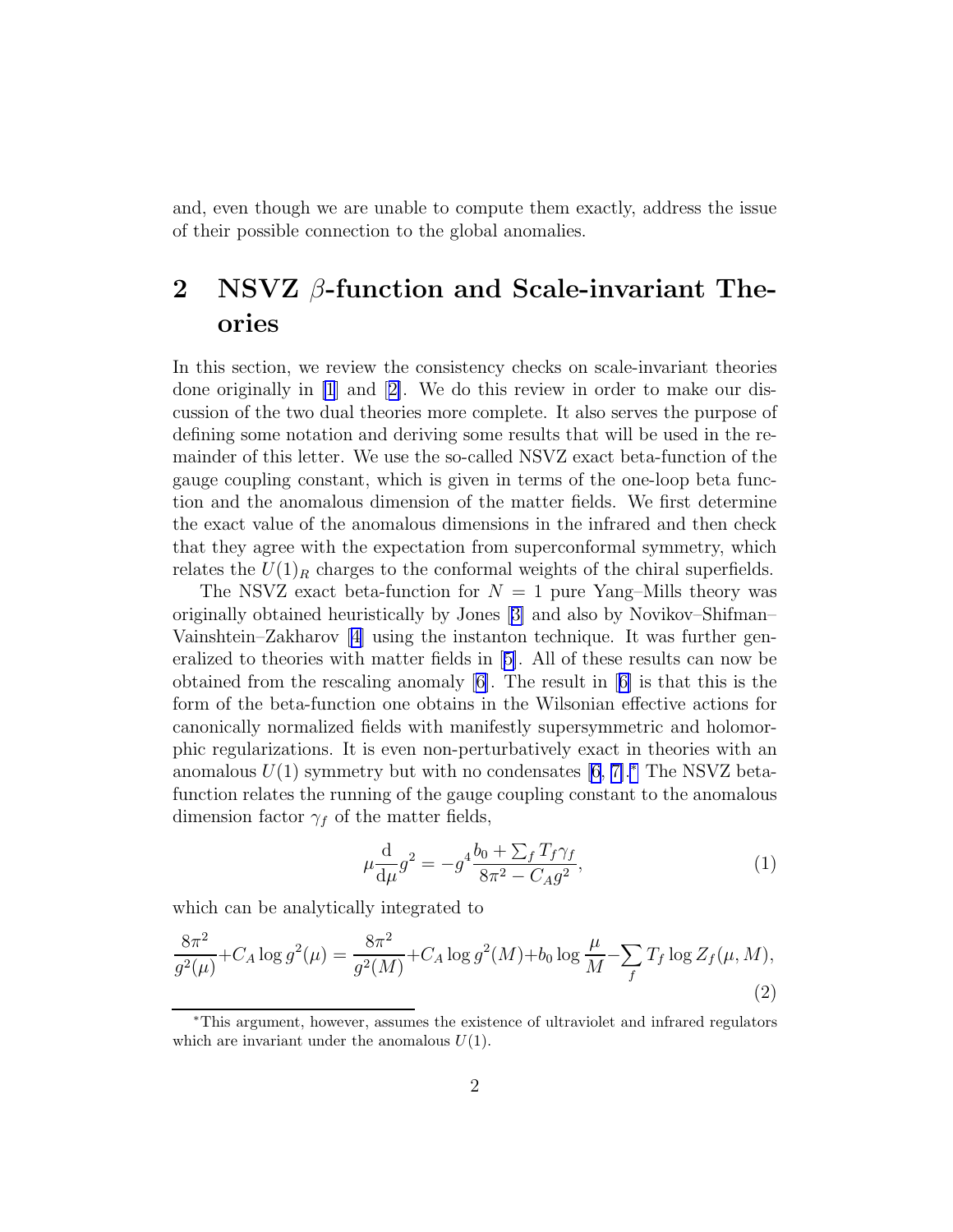<span id="page-3-0"></span>where  $\gamma_f = -\mu(d/d\mu) \log Z_f(\mu, M)$ . Here,  $C_A \delta^{ab} = f^{acd} f^{bcd}$  is the (half of the) Dynkin index for the adjoint representation,  $M$  is the ultraviolet cutoff,  $\mu$  the renormalization scale,  $b_0 = 3C_A - \sum_f T_f$  the one-loop betafunction coefficient,  $T_f \delta^{ab} = \text{Tr}_{R_f} T^a T^b$  the (half of the) Dynkin index for the matter field f in the representation  $R_f$ , and  $Z_f(\mu, M)$  is the wave-function renormalization factor at the renormalization scale  $\mu$  in the Wilsonian action. For  $SU(N_c)$  gauge groups,  $C_A = N_c$  and  $T_f = 1/2$  for the fundamental representation.

In the  $N = 1$  SU(N<sub>c</sub>) QCD (SQCD), there are N<sub>f</sub> quarks Q in the fundamental representation and  $N_f$  anti-quarks  $\ddot{Q}$  in the anti-fundamental representation. This will also be referred to as the electric theory [[1\]](#page-22-0). The one-loop beta function coefficient is therefore  $b_0 = 3N_c - N_f$ , and  $Z_Q = Z_{\tilde{Q}}$ independent of the flavor. The claim in [\[1](#page-22-0)] is that the theory is scale-invariant if  $\frac{3}{2}N_c < N_f < 3N_c$ . In order for the theory to be scale-invariant, the gauge coupling constant should not run. Therefore the last two terms in Eq.([2\)](#page-2-0) must cancel. That is guaranteed if

$$
Z_{Q}(\mu, M) = Z_{\tilde{Q}}(\mu, M) = \left(\frac{\mu}{M}\right)^{(3N_c - N_f)/N_f}.
$$
 (3)

For scale-invariance to be consistent with supersymmetry, the theory must be superconformal, which requires the conformal dimension of the chiral superfields to be given by  $D = \frac{3}{2}R$ , where R is the (non-anomalous)  $U(1)_R$ charge. In SQCD,  $R = (N_f - N_c)/N_f$  for both Q and Q. Then the conformal dimension of the kinetic operator

$$
\int d^4x \, d^4\theta \, Q^\dagger e^{2V} Q \tag{4}
$$

is given by

$$
(-4) + (+2) + 2\frac{3}{2}\frac{N_f - N_c}{N_f} = \frac{N_f - 3N_c}{N_f}.
$$
\n<sup>(5)</sup>

Therefore this operator must renormalize as  $(\mu/M)^{(3N_c-N_f)/N_f}$ , which precisely coincides with the wave-function renormalization factor in Eq. (3). In general, the exponent of  $\mu/M$  is  $-3R + 2$ . The conformal dimension of the matter fields determined by the vanishing NSVZ beta-function is consistent with that determined by the superconformal symmetry from the  $U(1)<sub>R</sub>$ charge.† This consistency check was first performed by Seiberg[[1\]](#page-22-0).

<sup>&</sup>lt;sup>†</sup>In theories with more global  $U(1)$  symmetries, the scale invariance does not determine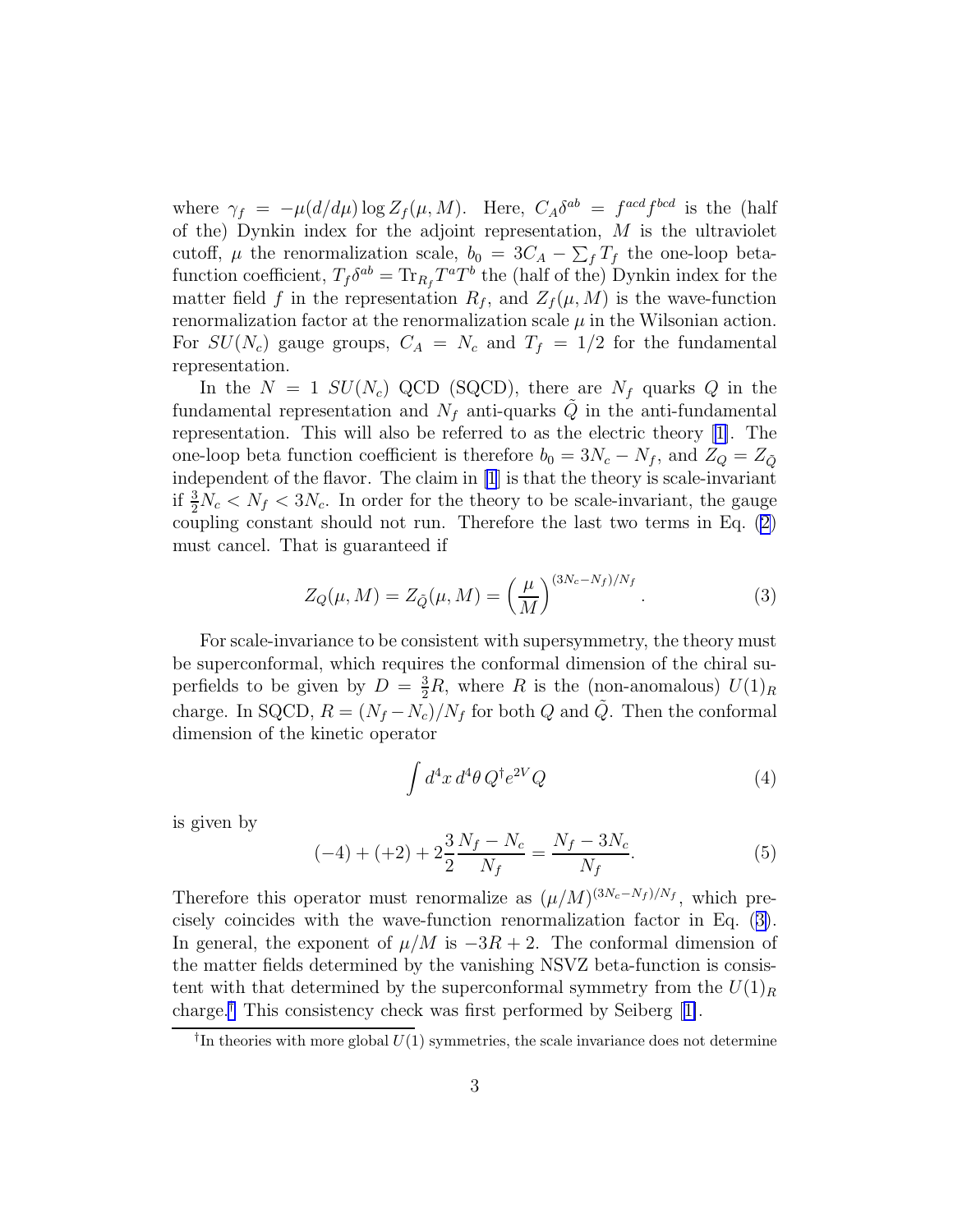<span id="page-4-0"></span>It is instructive to discuss the case where the infrared fixed point coupling constants are perturbative [\[8](#page-23-0)]. This occurs in the electric theory when  $N_f$  is very close to but slightly below  $3N_c$ , which is possible for large  $N_c$ . Writing  $N_f(1+\epsilon) = 3N_c$ , we find

$$
Z_Q(\mu, M) = Z_{\tilde{Q}}(\mu, M) = \left(\frac{\mu}{M}\right)^{\epsilon} = 1 + \epsilon \log \frac{\mu}{M} + O\left(\epsilon \log \frac{\mu}{M}\right)^2. \tag{6}
$$

This expression can be compared to the perturbative 1-loop expression

$$
Z_Q(\mu, M) = Z_{\tilde{Q}}(\mu, M) = 1 + \frac{g^2}{8\pi^2} 2C_2 \log \frac{\mu}{M} + O(g^4),\tag{7}
$$

where  $C_2 = (N_c^2 - 1)/2N_c$  is the second-order Casimir invariant for the (anti) fundamental representation. The required anomalous dimension is obtained with a fixed-point coupling [\[1](#page-22-0)]

$$
\frac{g_*^2}{8\pi^2} = \epsilon \frac{N_c}{N_c^2 - 1},\tag{8}
$$

up to  $O(g^4)$  corrections. Note that  $N_c g^2/8\pi^2$  is the relevant combination for large  $N_c$  and  $N_c g_*^2/8\pi^2$  is indeed small (order  $\epsilon$ ) in the limit above. This makes perturbation theory applicable in the entire energy range [\[8,](#page-23-0) [1\]](#page-22-0), and justifies the omission of  $O(g^4)$  corrections a posteriori. The coupling constant above is indeed the infrared fixed point value; the gauge coupling constant approaches the above value in the infrared limit from either larger or smaller ultraviolet couplings. It also proves to be useful to consider limits  $\epsilon \to +0$  $(N_f \rightarrow 3N_c-0)$  to check some of the results we will obtain later. In this onesided limit,<sup>†</sup> the infrared fixed-point coupling can become arbitrarily small, and the lowest-order in perturbation theory should yield exact results.

We now proceed to check that the magnetic theory is also superconformal [\[2\]](#page-22-0). The magnetic theories [\[1](#page-22-0)] are given by  $SU(\tilde{N}_c)$  SQCD with  $\tilde{N}_c = N_f N_c$  and  $N_f$  dual quarks  $q$  and anti-quarks  $\tilde{q}$  together with a meson field M, and the superpotential  $W = \lambda M^{ij} \tilde{q}_i q_j$ .<sup>§</sup> The meson field  $M^{ij}$  in the the  $U(1)_R$  symmetry uniquely. We do not know the anomalous dimensions of the matter fields uniquely either.

<sup>&</sup>lt;sup>‡</sup>The limit  $N_f \rightarrow 3N_c + 0$  requires a different analysis because the theory in this case is free. For us, it is enough to discuss the one-sided limit.

 $\S$ In this letter, we drop the dependence on the matching scale  $\mu$  and assume that the meson field  $M^{ij}$  has canonical dimension one. This way, we can avoid confusion with the renormalization scale  $\mu$ , and the perturbative discussion on the meson Yukawa coupling  $\lambda$ to the dual quarks is clearer.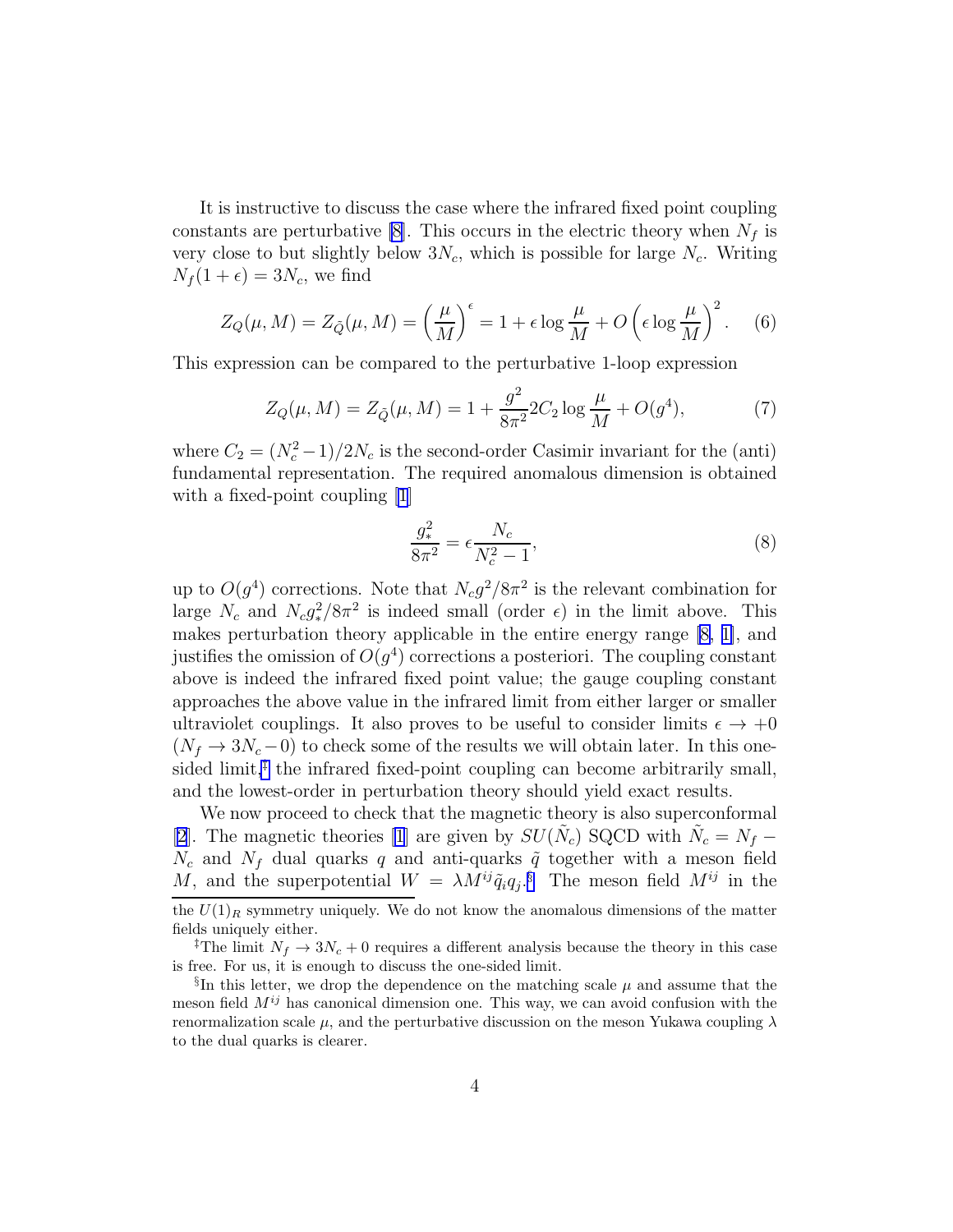magnetic theory corresponds to the gauge-invariant composite operator  $\tilde{Q}^iQ^j$ in the electric theory. The magnetic theory is claimed to describe exactly the same physics as the electric theory in the infrared limit. One implication of this is that the magnetic theory must also be scale-invariant in the infrared for  $\frac{3}{2}N_c$  <  $N_f$  <  $3N_c$ . The same consistency check done in the electric theory can be done for the  $SU(\tilde{N}_c)$  gauge coupling constant. The wavefunction renormalization factor of the dual quarks are determined to be, in the infrared,

$$
Z_q(\mu, M) = Z_{\tilde{q}}(\mu, M) = \left(\frac{\mu}{M}\right)^{(3\tilde{N}_c - N_f)/N_f}
$$
(9)

such that, according to the NSVZ formula Eq. [\(2](#page-2-0)), the gauge coupling constant does not run. This wave-function renormalization factor is consistent with the conformal dimension of the dual quarks expected from their Rcharge and the superconformal symmetry. It is interesting to note that the form of the anomalous dimension of  $Q$  in the electric theory and  $q$  in the magnetic theory is the same, even though the magnetic theory also includes meson fields.

An additional check is that the Yukawa coupling of the meson field to the dual quarks should also not run. From the R-charge assignment of the meson field  $R = 2(N_f - N_c)/N_f = 2\tilde{N}_c/N_f$  and superconformal symmetry, we need

$$
Z_M(\mu, M) = \left(\frac{\mu}{M}\right)^{6\tilde{N}_c/N_f - 2} \tag{10}
$$

exactly, in the infrared. One can easily check that  $Z_q Z_{\tilde{q}} Z_M = 1$ , which guarantees that the Yukawa coupling constant does not run:

$$
\lambda(\mu) = \lambda(M) Z_q^{-1/2} Z_{\tilde{q}}^{-1/2} Z_M^{-1/2} = \lambda(M). \tag{11}
$$

This consistency check follows from the requirement that the total  $U(1)<sub>R</sub>$ charge of the superpotential is 2, as shown below. The general formula for the exponent of  $\mu/M$  in the wave-function renormalization factor required from the superconformal symmetry is  $-3R+2$ , as discussed earlier. The renormalization of the coupling is then given by  $\mu/M$  to the power  $-\frac{1}{2}$  $\frac{1}{2}\sum_{i=1}^{3}(-3R_i+2).$ The superpotential has R-charge 2, and hence  $\sum_i R_i = 2$ . This guarantees the absence of running for the Yukawa coupling.¶

<sup>¶</sup>For quartic terms in the superpotential, the coupling constants can be normalized by the ultraviolet cutoff to define dimensionless coupling constants, such as  $\frac{\lambda}{M}\phi_1\phi_2\phi_3\phi_4$ . The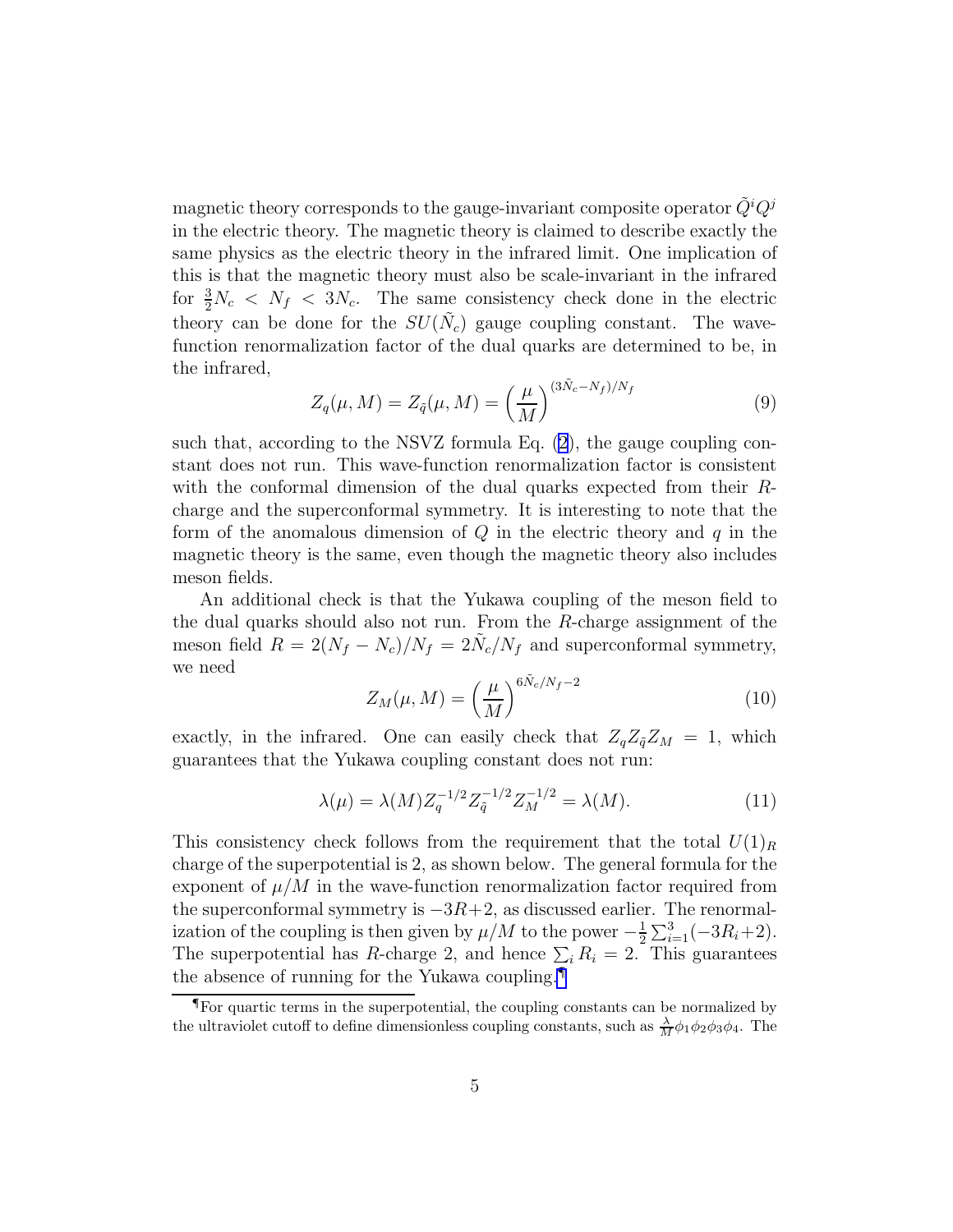The infrared fixed point couplings are perturbative if  $N_f$  is close to but slightly above  $\frac{3}{2}N_c$ ; in other words,  $N_f(1+\epsilon) = 3\tilde{N}_c$ . Following the same discussion as before, the scale-invariance of the theory requires

$$
Z_q(\mu, M) = Z_{\tilde{q}}(\mu, M)
$$
  
=  $\left(\frac{\mu}{M}\right)^{\epsilon} = 1 + \epsilon \log \frac{\mu}{M} + O\left(\epsilon \log \frac{\mu}{M}\right)^2$ ,  

$$
Z_M(\mu, M) = \left(\frac{\mu}{M}\right)^{-2\epsilon} = 1 - 2\epsilon \log \frac{\mu}{M} + O\left(\epsilon \log \frac{\mu}{M}\right)^2
$$
. (12)

Comparing the results above to perturbative 1-loop expressions

$$
Z_q(\mu, M) = Z_{\tilde{q}}(\mu, M)
$$
  
=  $1 + \left(\frac{g^2}{8\pi^2} 2C_2 - \frac{\lambda^2}{8\pi^2} N_f\right) \log \frac{\mu}{M} + O(g^4, g^2 \lambda^2, \lambda^4),$  (13)

$$
Z_M(\mu, M) = 1 - \frac{\lambda^2}{8\pi^2} \tilde{N}_c \log \frac{\mu}{M} + O(g^4, g^2 \lambda^2, \lambda^4), \tag{14}
$$

one finds the fixed point couplings:

$$
\frac{g_*^2}{8\pi^2} = \epsilon \frac{\tilde{N}_c}{\tilde{N}_c^2 - 1} \left( 1 + 2 \frac{N_f}{\tilde{N}_c} \right),\tag{15}
$$

$$
\frac{\lambda_*^2}{8\pi^2} = 2\epsilon \frac{1}{\tilde{N}_c},\tag{16}
$$

up to  $O(g^4, g^2\lambda^2, \lambda^4)$  corrections. Again the omission of higher order terms is a posteriori justified when  $\epsilon$  is small.

We depicted the renormalization-group flow of the coupling constants on the  $(\lambda, g)$ -plane for  $\epsilon = 1/20$  $\epsilon = 1/20$  $\epsilon = 1/20$  in Fig. 1. For the region shown in the plot, where both couplings are perturbative, all initial conditions flow to the fixed point in the infrared.

One can also analyze the  $(\lambda, g)$ -plane to determine the region where the magnetic theory is asymptotically free in both coupling constants. Keeping

analysis here shows that the coupling is renormalized by the ratio  $\mu/M$  with the exponent  $-\frac{1}{2}\sum_{i=1}^{4}(-3R_i+2)=-1$ , and hence the operator becomes  $\frac{\lambda}{\mu}\phi_1\phi_2\phi_3\phi_4$  with the new cutoff  $\mu$ . Therefore, the *dimensionless* coupling  $\lambda$  also does not run. The same argument holds for higher dimensional operators in the superpotential.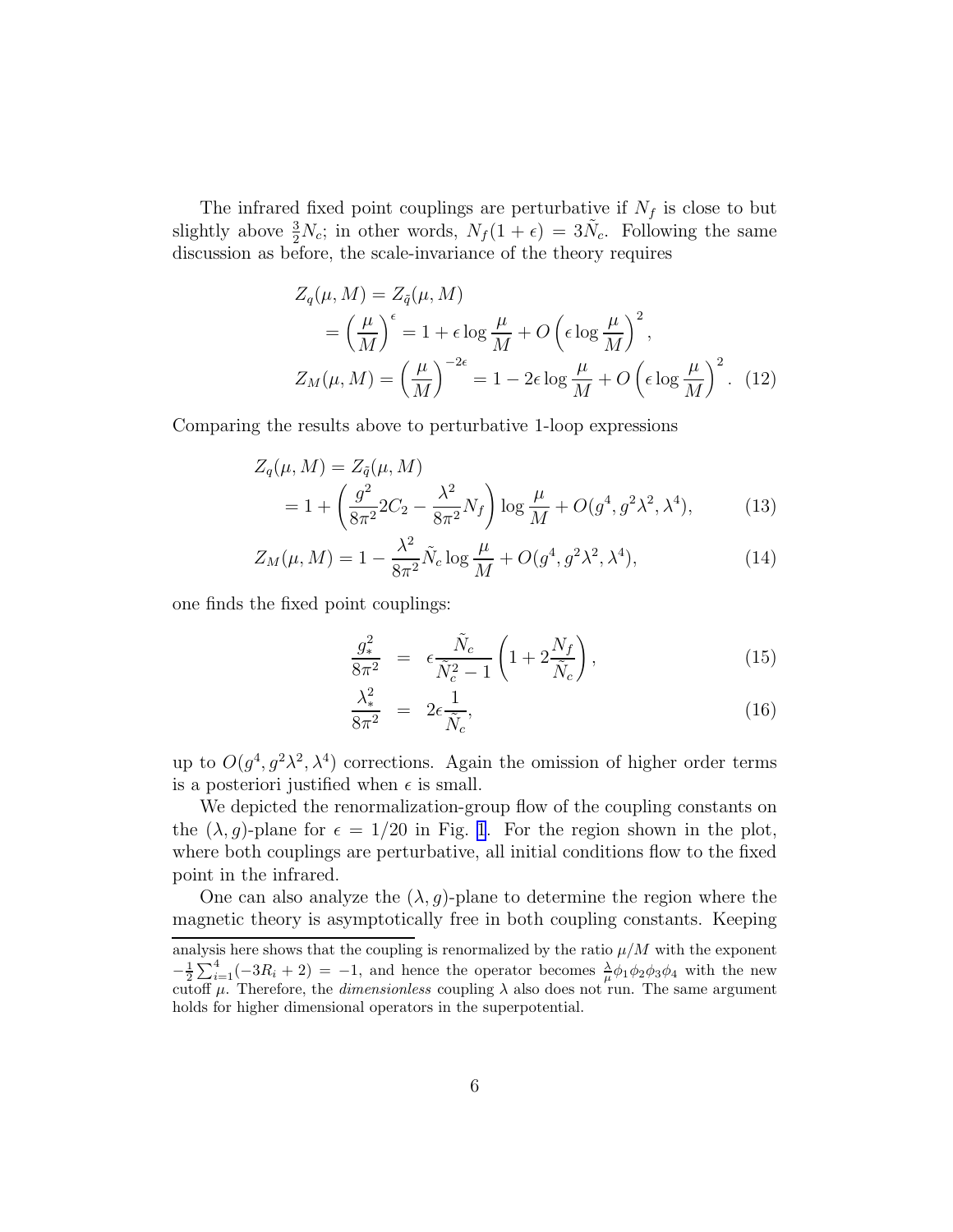only order  $\epsilon$  terms, the renormalization group equation can be rewritten as

$$
\frac{\mathrm{d}x}{\mathrm{d}\log\mu} = x(7x - 2y),\tag{17}
$$

$$
\frac{\mathrm{d}y}{\mathrm{d}\log\mu} = -3y^2(\epsilon - y + 3x),\tag{18}
$$

where  $x = \tilde{N}_c \lambda^2 / 8\pi^2$  and  $y = \tilde{N}_c g^2 / 8\pi^2$ . Note that x and y are small (order  $\epsilon$ ), according to the expressions derived above for the fixed point couplings (the infrared fixed point is  $x_* = 2\epsilon$  and  $y_* = 7\epsilon$ ).

There are 2 other fixed points:  $x_0 = y_0 = 0$  and  $x_{\epsilon} = 0$ ,  $y_{\epsilon} = \epsilon$ .  $(x_{\epsilon}, y_{\epsilon})$  is both infrared and ultraviolet unstable, while  $(x_0, y_0)$  serves as the ultraviolet fixed point (this was mentioned briefly in[[2\]](#page-22-0)) if the couplings specified at some intermediate scale m belong to a particular region of the  $(\lambda, g)$  plane. This region is indicated in Fig. [1.](#page-8-0) To the best of our knowledge this analysis was not done elsewhere.

The form of asymptotically free region can be easily understood. First note that there are two lines in the  $(x, y)$ -plane where  $dx/dt$  and  $dy/dt$ vanish, respectively:  $2y = 7x$  and  $y = 3x + \epsilon$ . It is clear that  $(x_*, y_*)$  is the intersection of these two lines. If  $(x(m), y(m))$  is above the second line, y  $(g)$ clearly flows to infinity in the ultraviolet, while if  $(x(m), y(m))$  is below the first line it is  $x(\lambda)$  that blows up in the ultraviolet.

In the region between the two lines, both  $dx/dt$  and  $dy/dt$  are negative, *i.e.*, the infrared flow is towards *larger* values of  $(x, y)$ . Note that points inside of this region are confined to it when running towards the infrared.

In light of the above discussion, determining the asymptotically free region is equivalent to determining the set of points in the region above that cannot be reached by outside points when flowing towards the infrared. The boundaries of this region are determined quantitatively, by looking at the infrared flow of points very close to unstable fixed points but outside the region between the two lines. It is clear from the infrared flow, for example, that  $(x(m), y(m)) = (x_{\epsilon} + \delta, y_{\epsilon} - \delta')$  (where  $\delta, \delta'$  are infinitesimal) cannot be reached by any outside infrared flow. As a matter of fact, this point flows to  $(x_0, y_0)$  in the ultraviolet.

Note that numerically this behavior is somewhat "masked," and it looks as though all the infrared flow is almost horizontal until the  $2y = 7x$  line is reached. Then, it appears that the flow is along that line until the infrared fixed point is reached. The reason for this is clear. Note that  $dx/dt \propto x^2$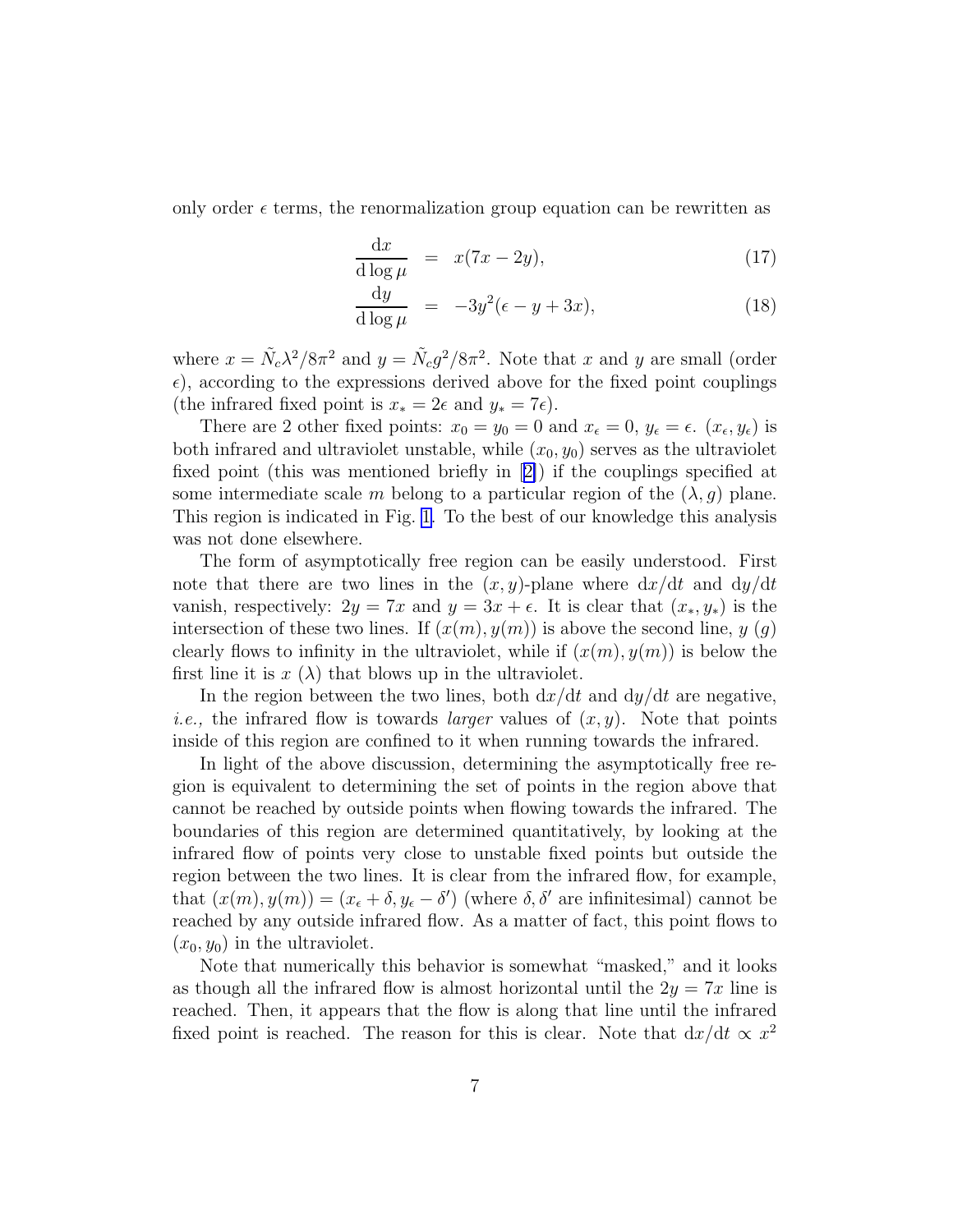<span id="page-8-0"></span>

Figure 1: The renormalization-group infrared flow of the coupling constants  $(\lambda, g)$  in the magnetic SQCD, for  $\tilde{N}_c = 7$ ,  $N_f = 20$ . The infrared and ultraviolet fixed points value are indicated. All initial values shown in the plot flow to the infrared fixed-point couplings. The region bounded by the thick line is asymptotically free; strictly speaking, the theory exists only within this region.

while  $dy/dt \propto y^2 \epsilon$ . Since  $\epsilon \ll 1$ , the above numerical behavior is obvious and the asymptotic free region is well approximated by the triangle  $[(0, 0), (0, \epsilon), (7/2\epsilon, \epsilon)]$  in the  $(x, y)$ -plane.

# 3 Gauging Global Symmetries

Scale-invariant theories do not admit particle interpretation for their conformal fields unless their conformal dimensions are those of free fields. Even though Seiberg duality states that the electric theory gives precisely the same physics as the magnetic theory in the infrared limit, it is still not clear to the authors what physical quantities can be compared between these superconformal theories. The challenge is to identify suitable physical quantities of interest and to develop techniques to calculate them exactly in the infrared limit. Unlike in two-dimensional space-time, techniques are not well devel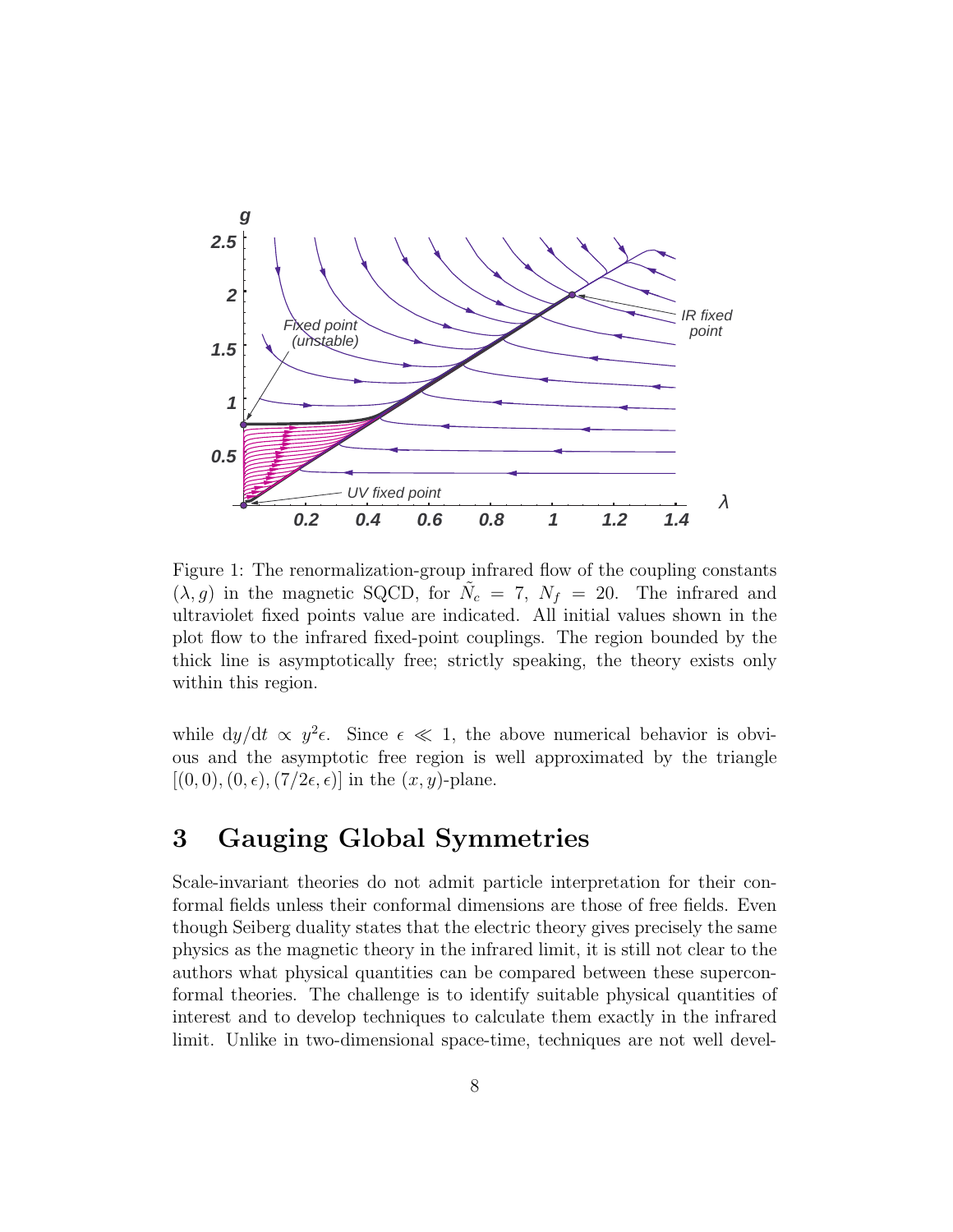<span id="page-9-0"></span>oped to work out correlation functions of conformal fields in four dimensions  $(see, however, [9]).$  $(see, however, [9]).$  $(see, however, [9]).$  $(see, however, [9]).$  $(see, however, [9]).$ 

Historically, the study of the non-trivial gauge dynamics of QCD was done very effectively with  $e^+e^-$  experiments.<sup>||</sup> Here, a global symmetry  $(U(1)_{EM})$ of QCD is gauged weakly and the gauge boson (photon) is produced off-shell from the  $e^+e^-$  annihilation to create excitations in QCD. We would like to follow this program to gain more insight into the scale-invariant theories and especially their equivalence.

We first study the gauging of  $U(1)_B$  in SQCD, and introduce "electrons" which are charged under  $U(1)_B$  but not under the SQCD gauge group. We would then like to calculate the total cross section of creating excitations in SQCD from "electron-positron" annihilation.

At first sight, the cross sections do not appear to be the same in the electric and magnetic theories. At the tree-level, one can easily compute the Drell ratio  $R$  (cross sections normalized by the "point" cross section  $\sigma(e^+e^- \to \mu^+\mu^-)$  where both "electron" and "muon" carry  $U(1)_B$  charge unity).∗∗ One finds

$$
R \equiv \frac{\sigma(e^+e^- \to Q\bar{Q})}{\sigma(e^+e^- \to \mu^+\mu^-)} = 2N_cN_f \tag{19}
$$

in the electric theory, while

$$
R \equiv \frac{\sigma(e^+e^- \to q\bar{q})}{\sigma(e^+e^- \to \mu^+\mu^-)} = 2\tilde{N}_c N_f \left(\frac{N_c}{\tilde{N}_c}\right)^2 = 2N_c N_f \frac{N_c}{N_f - N_c} \tag{20}
$$

in the magnetic theory. They clearly do not agree. Of course, this is only a tree-level result and receives corrections at all orders in perturbation theory. These results are only valid in the ultraviolet limit, where asymptotic freedom

The other type of useful experiment, deep inelastic scattering, cannot be discussed in the context of superconformal theories, because of the lack of bound-state hadrons and our inability to predict the parton distribution functions from first principles. This problem exists even in QED if one takes the limit of massless electrons.

<sup>∗∗</sup>Here and below, we employ a slightly modified definition of the "point" cross section which includes the production of both  $\mu^+\mu^-$  and  $\tilde{\mu}^+\tilde{\mu}^-$  for one chiral super-multiplet (*i.e.*, Weyl) rather than a full Dirac multiplet. The same comment applies to the  $Q\bar{Q}$ production, which will include entire super-multiplets. All the expressions are simpler with this definition. If one wishes to go back to the traditional definition of the "point" cross section for a massless Dirac muon but no scalars, one should multiply our R by a factor of 3/4.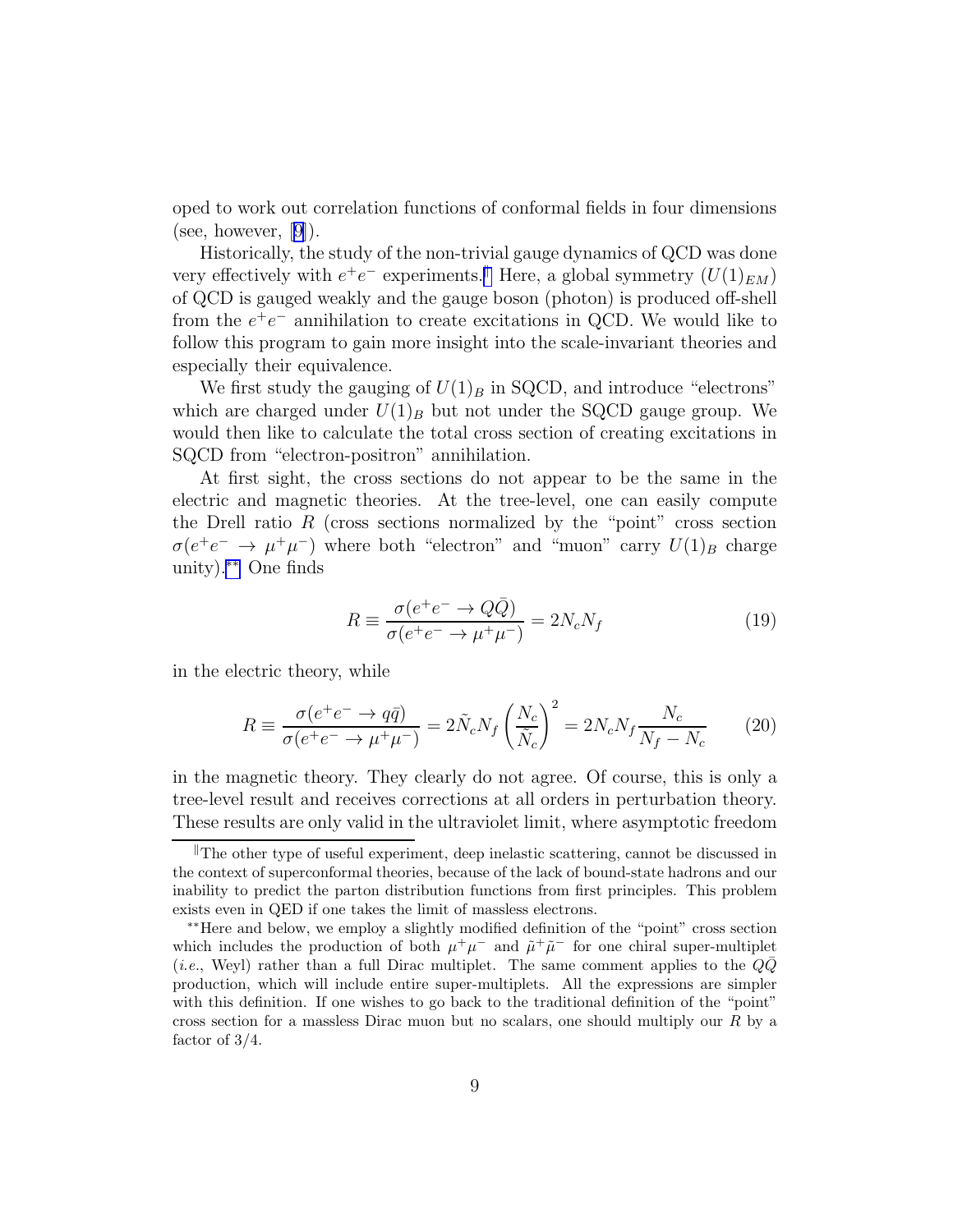<span id="page-10-0"></span>allows the approximation of R by its tree-level value. In the infrared limit, if the two theories describe the same physics, the Drell ratios must agree after corrections from all orders in perturbation theory are included. The challenge is to find a way to calculate  $R$  in both theories exactly in the infrared limit and compare them. We describe such technique below. A similar technique was employed by Anselmi *et al*  $[9]$  $[9]$  in the context of superconformal field theory.

The trick is to employ the NSVZ beta function for the running of the  $U(1)_B$  coupling constant, and read off the vacuum polarization function from the beta function. Since the NSVZ beta function sums up contributions from all orders in perturbation theory, the result on the vacuum polarization function also includes contributions from all orders. One caveat is that it depends on the anomalous dimensions  $\gamma_f$  which usually needs to be calculated in perturbation theory. In the infrared limit, however, the anomalous dimension factors for SQCD are known exactly, as discussed in the previous section, and one obtains the exact result for the vacuum polarization function. Then it can be analytically continued to time-like momenta and its cut yields the cross section.

In general, the running of a  $U(1)$  coupling is given by

$$
\frac{1}{e^2(\mu)} = \frac{1}{e^2(M)} + \Pi(M^2) - \Pi(\mu^2),\tag{21}
$$

where the vacuum polarization amplitude<sup>††</sup>  $\Pi(Q^2)$  depends on the Euclidean momentum  $Q^2 = -q^2 = -g_{\mu\nu}q^{\mu}q^{\nu}$  with the metric  $(+1, -1, -1, -1)$ . Comparing it to the NSVZ formula Eq. [\(2](#page-2-0)), we find

$$
16\pi^2(\Pi(M^2) - \Pi(\mu^2)) = b_0 \log \frac{\mu^2}{M^2} - 2 \sum_f T_f \log Z_f(\mu, M). \tag{22}
$$

If the functional dependence of  $Z_f$  on  $\mu$  is known, the analytic continuation of the vacuum polarization function gives the  $e^+e^-$  cross section:

$$
R = 16\pi^2 \frac{1}{2\pi i} (\Pi(-s + i\epsilon) - \Pi(-s - i\epsilon)),\tag{23}
$$

at the squared center-of-momentum energy s. We apply this technique to the electric and magnetic theories in the infrared limit.

<sup>&</sup>lt;sup>††</sup>Our definition of the vacuum polarization amplitude  $\Pi(Q^2)$  does not include the  $U(1)$ coupling constant.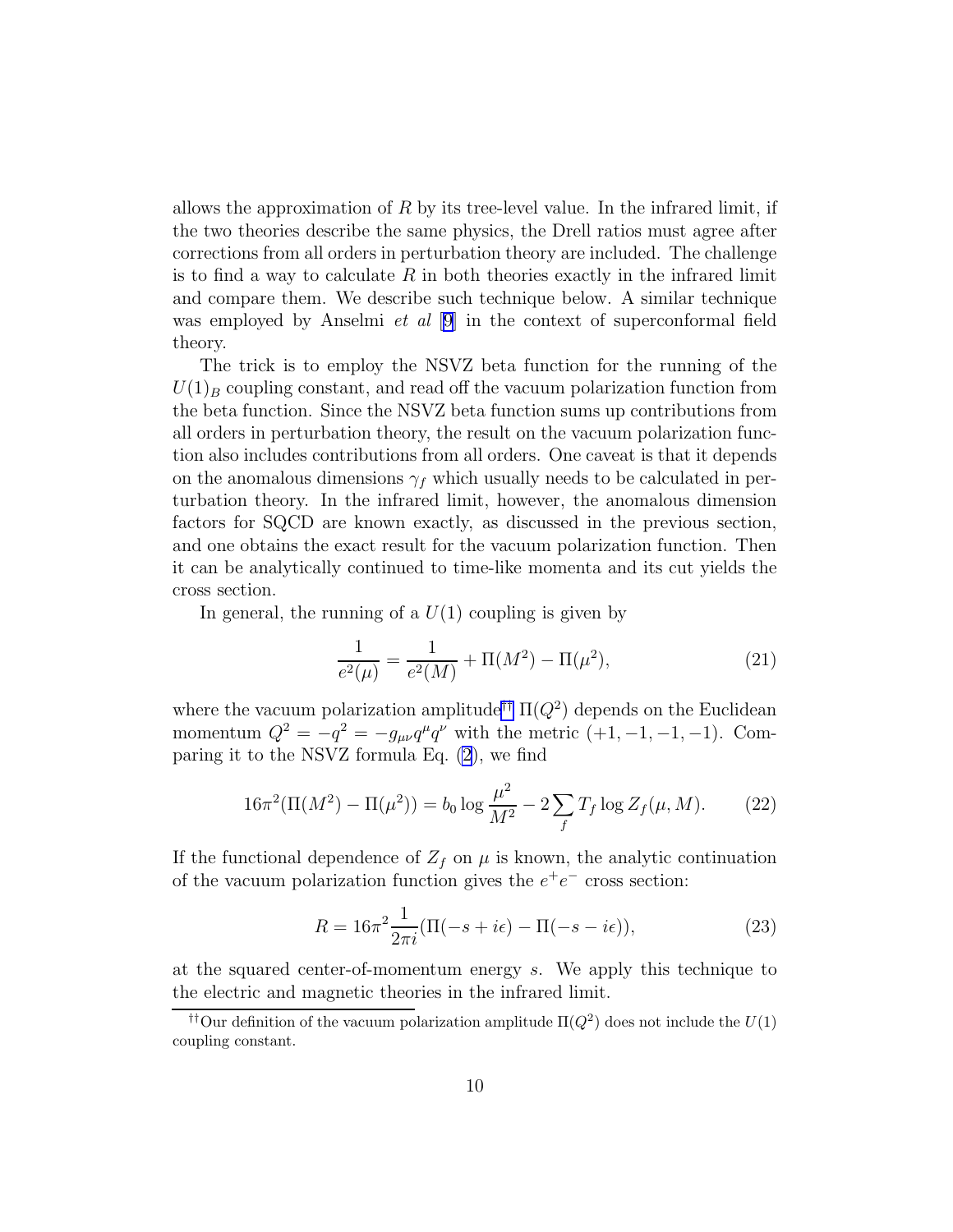<span id="page-11-0"></span>The first step is to calculate the running of the  $U(1)_B$  gauge coupling constant. We use the NSVZ formula with the infrared exact wave-function renormalizationfactors derived earlier (*e.g.* Eq. ([3\)](#page-3-0)). In the electric theory, we find<sup>‡‡</sup>

$$
\frac{8\pi^2}{e^2(\mu)} = \frac{8\pi^2}{e^2(M)} - 2N_cN_f \log \frac{\mu}{M} - 2N_cN_f \log \left(\frac{\mu}{M}\right)^{(3N_c - N_f)/N_f}
$$
  
= 
$$
\frac{8\pi^2}{e^2(M)} - 6N_c^2 \log \frac{\mu}{M}.
$$
 (24)

The same calculation can be done in the magnetic theory. The dual (anti) quarks carry baryon number  $\pm N_c/\tilde{N}_c$ , while the meson field has baryon number zero. The application of the NSVZ formula gives

$$
\frac{8\pi^2}{e^2(\mu)}
$$
\n
$$
= \frac{8\pi^2}{e^2(M)} - 2\tilde{N}_c N_f \left(\frac{N_c}{\tilde{N}_c}\right)^2 \log\frac{\mu}{M} - 2\tilde{N}_c N_f \left(\frac{N_c}{\tilde{N}_c}\right)^2 \log\left(\frac{\mu}{M}\right)^{(3\tilde{N}_c - N_f)/N_f}
$$
\n
$$
= \frac{8\pi^2}{e^2(M)} - 6N_c^2 \log\frac{\mu}{M}.
$$
\n(25)

Therefore the running of the  $U(1)_B$  coupling precisely agrees with what we obtained in the electric theory, despite quite distinct expressions at the intermediate stage of the calculations. This agreement makes the physical equivalence of the two theories much more direct and intuitive.

Using the definition of the vacuum polarization function [\(21](#page-10-0)), one finds

$$
16\pi^2(\Pi(M^2) - \Pi(\mu^2)) = -6N_c^2 \log \frac{\mu^2}{M^2}.
$$
 (26)

This is the *exact* result in the infrared limit  $\mu^2 \ll \Lambda^2$  where  $\Lambda$  is the dynamical scale of the gauge theory. By analytically continuing  $\Pi(\mu^2)$  to the time-like region, the logarithm produces a cut, and one finds

$$
R = 6N_c^2 \tag{27}
$$

<sup>‡‡</sup>We omit the contribution of the "electromagnetic" coupling to the wave-function renormalization factor and the contribution of the "electrons" to the beta-function. The former omission corresponds to the weak-coupling limit. Both of these contributions can be easily incorporated if necessary; we ignore them for the simplicity of the discussion. The weak-coupling limit, however, is a necessity not to spoil the superconformal invariance of the SQCD dynamics.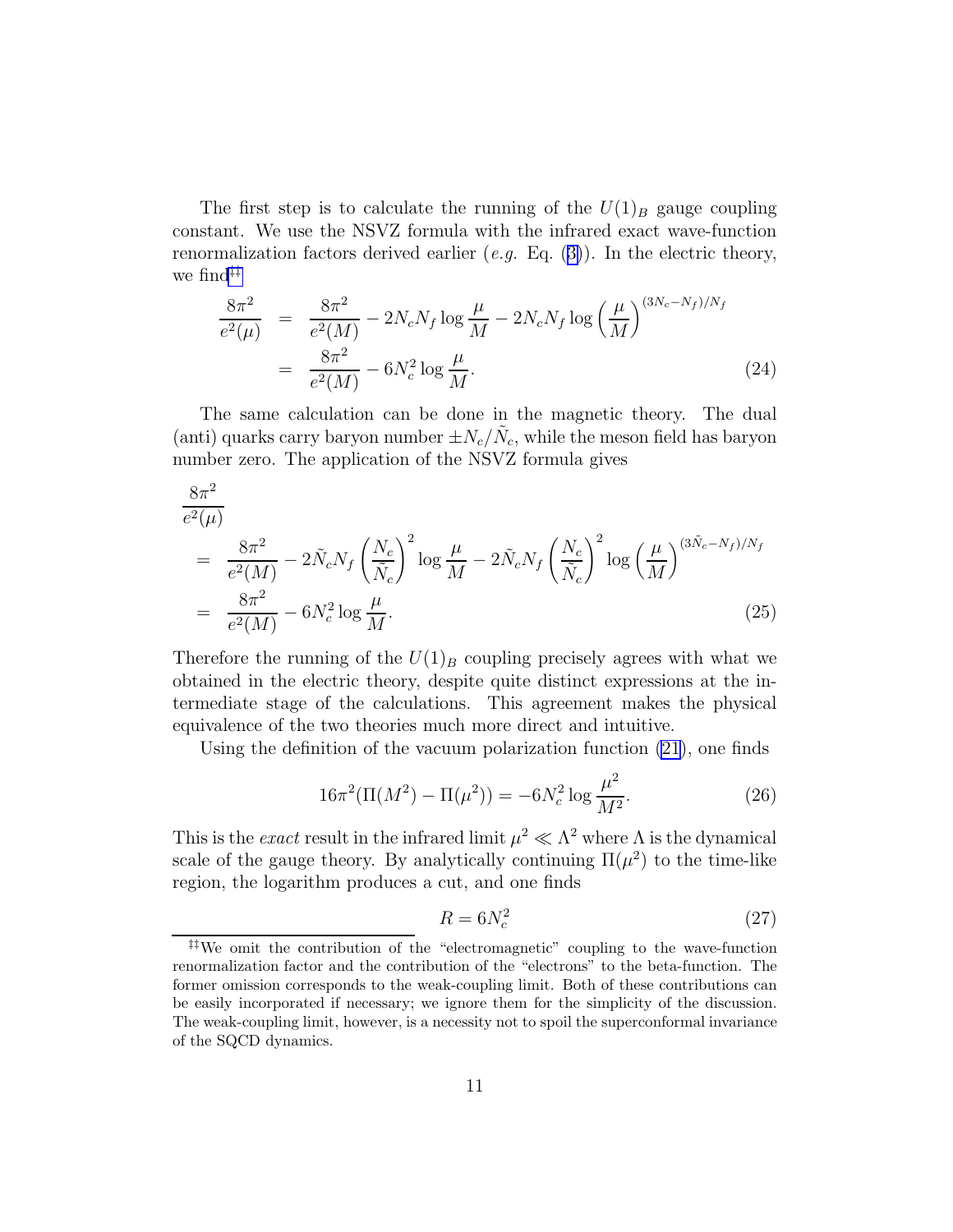<span id="page-12-0"></span>in the infrared limit  $(s \ll \Lambda^2)$ . Because the running of the  $U(1)_B$  coupling is precisely the same in the infrared limit for the electric and magnetic theories, this value of  $R$  is also common for the two theories. This illustrates the equivalence of the two theories, at least in a limited fashion. It is amusing to note that the result does not depend on  $N_f$  at all. From the point of view of electric theories, the result is the same for all values of  $N_f$  from  $\frac{3}{2}N_c$  to  $3N_c$ . On the other hand from the point of view of the magnetic theories, the result depends only on  $N_c = N_f - \tilde{N}_c$ . Another interesting point is that when the infrared fixed point coupling is perturbative, which happens when  $N_f$  is close to but slightly less than  $3N_c$  in the electric theory, the exact result [\(27](#page-11-0)) and the tree-level result in the electric theory [\(19](#page-9-0)) agree approximately. They agree exactly in the limit  $N_f \rightarrow 3N_c-0$  as noted earlier. The same comment applieswhen  $N_f$  is close to but slightly above  $\frac{3}{2}N_c$ ; the exact result ([27](#page-11-0)) and the tree-level result in the magnetic theory([20](#page-9-0)) agree approximately. They agree exactly in the limit  $N_f \rightarrow \frac{3}{2}N_c + 0$ .

For illustrative purpose, in Fig. [2](#page-13-0) the behavior of the  $R$  is depicted as a function of s in both the electric and magnetic theories for  $N_f$  close to but slightly less than  $3N_c$ . In this case the electric theory is weakly coupled and one can estimate R throughout the whole energy range from  $s \ll \Lambda^2$  to  $s \gg \Lambda^2$ . We find:<sup>\*</sup>

$$
R(s) = 2N_f N_c \left( 1 + \frac{g^2(s)}{8\pi^2} 2C_2 + O(g^4) \right),\tag{28}
$$

where  $C_2 = (N_c^2 - 1)/2N_c$ . This expression smoothly interpolates the infrared andultraviolet limits (Eqs.  $(27)$  $(27)$  and  $(19)$  $(19)$  $(19)$ ) given the fixed point coupling Eq.([8\)](#page-4-0). The magnetic theory is strongly coupled; however we calculated R in two extreme limits:  $s \ll \Lambda^2$  and  $s \gg \Lambda^2$ . We do not know how the two extreme values are interpolated. Some possible behaviors are illustrated in the plot. One sees a few remarkable facts in this plot. First of all, the values of  $R$  are the same in both theories in the low-energy limit, while they differ in the high-energy limit; this is precisely what is expected from the duality conjecture. Second, the R-values "drop" at the dynamical scale (this was observed, in a different context, by the authors of  $[9]$ . The effect is

<sup>∗</sup>This approximate formula assumes local parton-hadron duality and that the gauge coupling constant in the time-like region  $q^2 = s$  is approximated by the corresponding one in the space-like region with  $q^2 = -s$ . This is a common assumption in high-energy  $e^+e^$ annihilations. It is justified if the cross section is sufficiently smooth over a large range of s. See, for instance,[[10\]](#page-23-0) for a pedagogical discussion of this point.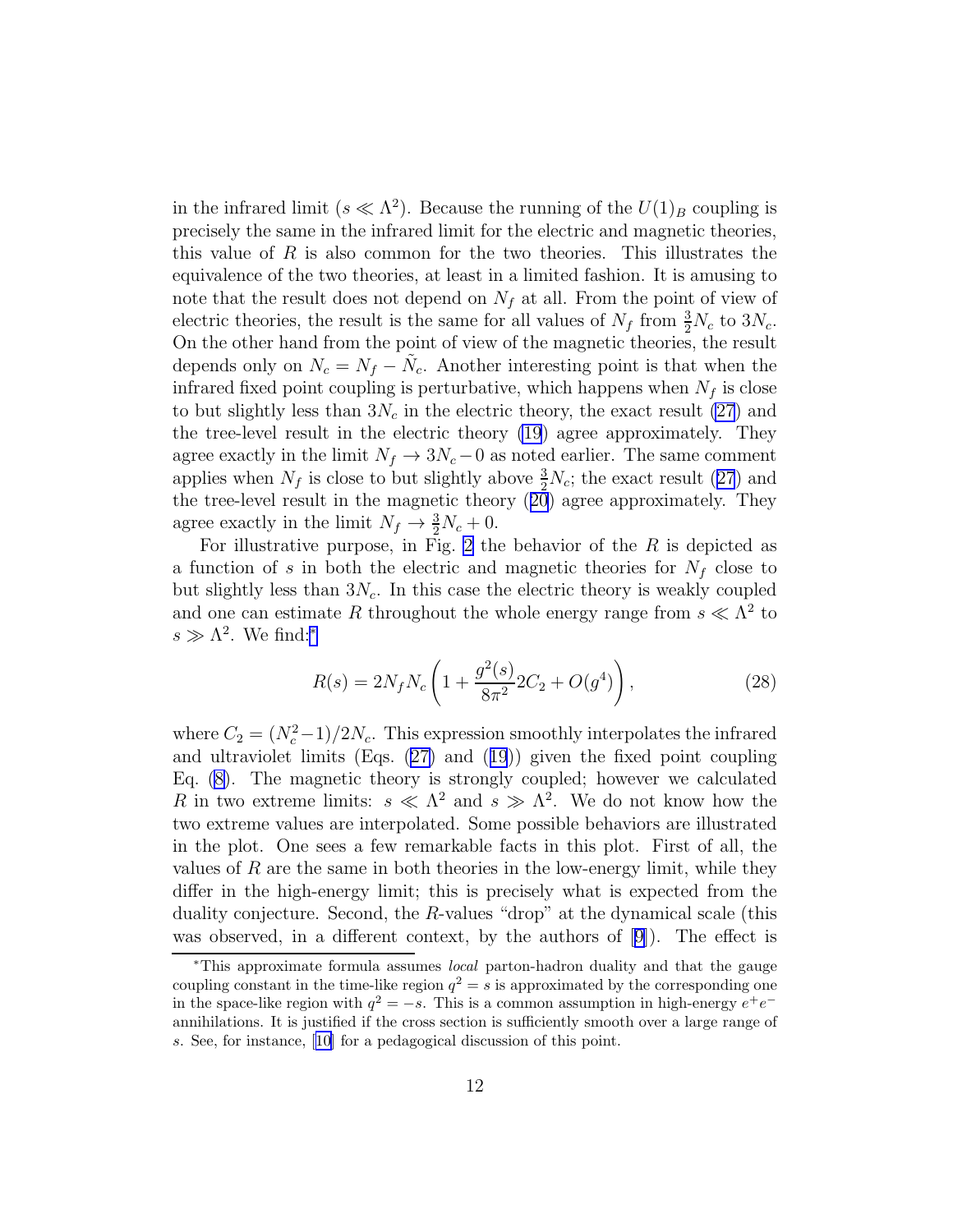<span id="page-13-0"></span>

Figure 2: The behavior of the Drell R-ratio for the electric and magnetic SQCD as a function of  $t = \log(\sqrt{s}/\Lambda)$ , where s is the center-of-momentum energy squared and  $\Lambda = M \exp(-8\pi^2/g_h^2(M)b_0)$ . M is the ultraviolet cut-off and  $g_h$  is the holomorphic coupling. We chose  $N_c = 7$  and  $N_f = 20$  so that the electric theory is weakly-coupled for the entire s range. The magnetic theory is strongly-coupled, and we cannot calculate  $R$  for the interpolating region  $s \sim \Lambda^2$ . There are exact results for the limits  $s \gg \Lambda^2$  and  $s \ll \Lambda^2$ , however. The dashed curves show two possible extreme behaviors in the interpolating region.

especially prominent in the strongly coupled side (the magnetic theory for the particular example in the plot). There is a plateau at the low-energy side, it goes through an interpolating region with either a smooth or wild behavior around the dynamical scale, and a new plateau sets in. The new plateau is lower than the other one. The behavior which interpolates two plateaus is reminiscent of a threshold in QCD, e.g., the  $J/\psi$  region if it contains many bumps, or the  $tt$  threshold if it is smooth. However, thresholds in  $QCD$ always make the plateau *higher*. The behavior in the plot appears, therefore, "exotic", i.e., contrary to common intuition. The drop is, of course, due to the decrease in the gauge coupling constant from the infrared fixed-point value to the asymptotically small coupling rather than the threshold effect of exciting new degrees of freedom.

The same analysis holds for the  $SU(N_f)$  non-Abelian gauge groups. The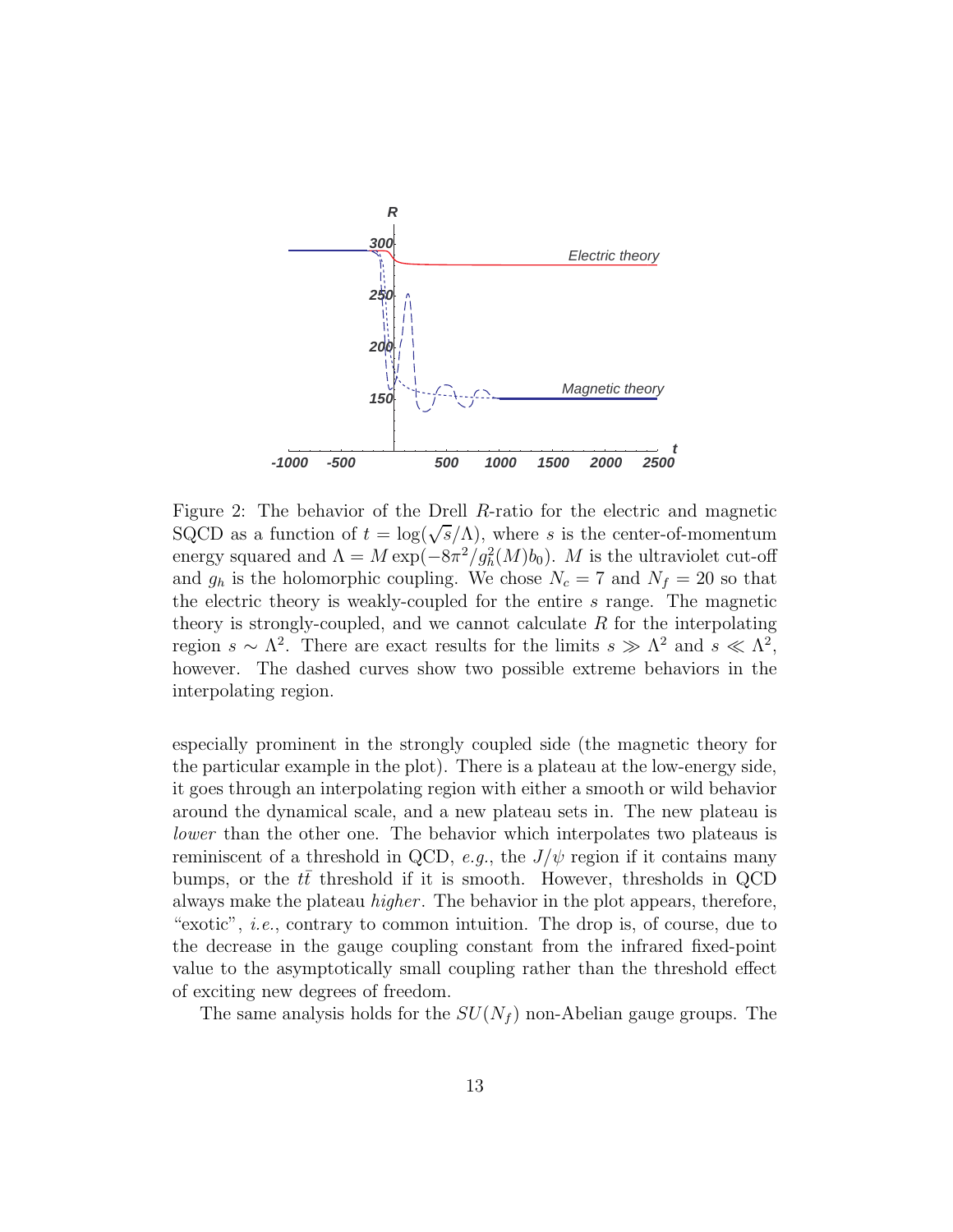result in the electric theory is<sup>∗</sup>

$$
\frac{8\pi^2}{e^2(\mu)} + N_f \log e^2(\mu)
$$
\n
$$
= \frac{8\pi^2}{e^2(M)} + N_f \log e^2(M) + (3N_f - \frac{1}{2}N_c) \log \frac{\mu}{M} - \frac{1}{2}N_c \log \left(\frac{\mu}{M}\right)^{\frac{(3N_c - N_f)}{N_f}}
$$
\n
$$
= \frac{8\pi^2}{e^2(M)} + N_f \log e^2(M) + \left(3N_f - \frac{1}{2}\frac{3N_c^2}{N_f}\right) \log \frac{\mu}{M}.
$$
\n(29)

In the magnetic theory, the dual quarks as well as the meson fields contribute to the running. We find

$$
\frac{8\pi^2}{e^2(\mu)} + N_f \log e^2(\mu)
$$
\n
$$
= \frac{8\pi^2}{e^2(M)} + N_f \log e^2(M) + (3N_f - \frac{1}{2}\tilde{N}_c - \frac{1}{2}N_f) \log \frac{\mu}{M}
$$
\n
$$
- \frac{1}{2}\tilde{N}_c \log \left(\frac{\mu}{M}\right)^{(3\tilde{N}_c - N_f)/N_f} - \frac{1}{2}N_f \log \left(\frac{\mu}{M}\right)^{-2(3\tilde{N}_c - N_f)/N_f}
$$
\n
$$
= \frac{8\pi^2}{e^2(M)} + N_f \log e^2(M) + \left(3N_f - \frac{1}{2}\frac{3N_c^2}{N_f}\right) \log \frac{\mu}{M}.
$$
\n(30)

Similarly to the  $U(1)_B$  case, the running of the coupling constants precisely agree.

One can introduce "leptons" coupled to the  $SU(N_f)$  gauge group, and discuss the "lepton anti-lepton annihilation" experiment. The cross sections agree between the electric and magnetic theories in the limit  $s \to 0$ . The second term in the bracket  $\frac{1}{2}$  $\frac{3N_c^2}{N_f}$  gives the "hadronic" cross section from "lepton anti-lepton" annihilation. Note that the first term  $(3N_f)$  is related to the production of " $W^+W^-$ " from the s-channel "W<sup>0</sup>-boson" and is irrelevant for our discussion. We do not go into further details in this letter.

<sup>\*</sup>Actually, one cannot gauge  $SU(N_f)$  in the SQCD because of the  $(SU(N_f)^3)$  anomaly. One needs to add new particles to the theory to cancel the anomaly. The comparison of the running coupling, however, is not affected by the presence of the additional fields thanks to the NSVZ formula.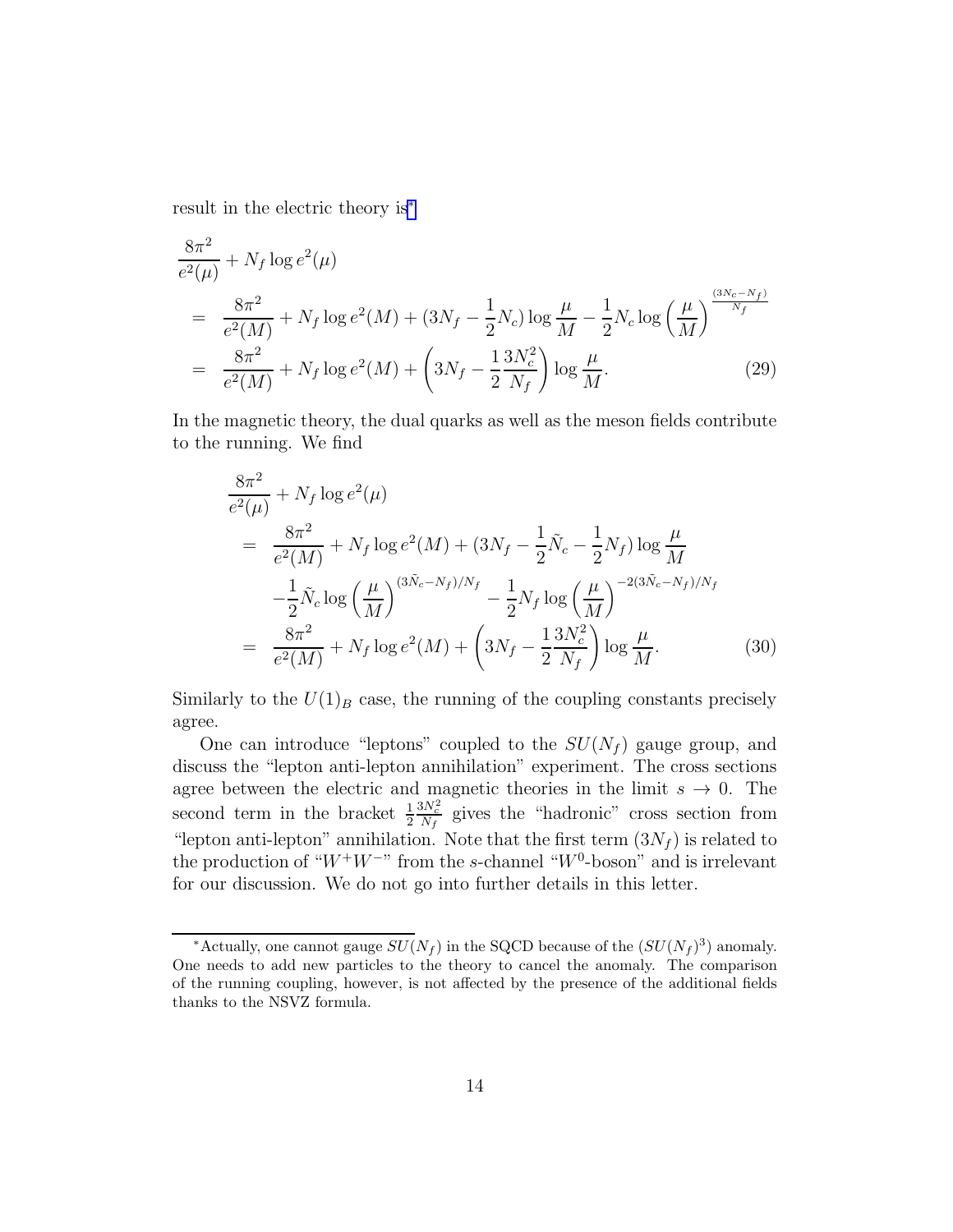#### 4 Connection to Anomaly Matching

We have seen in the previous section that the running of the gauge coupling constants for gauged global symmetries in SQCD precisely agree in the infrared limit between the electric and magnetic theories for the entire  $\frac{3}{2}N_c < N_f < 3N_c$  range, where the theories are scale-invariant. This in turn guarantees that physical quantities, such as the  $e^+e^-$  cross sections, are the same in the two theories. A natural question to address is whether the agreement of the cross sections poses a new constraint on duality or if it follows from conditions imposed in [\[1](#page-22-0)]. For the original arguments for duality to be sufficient, the agreement of the cross sections should not impose any new constraints but should follow from the conditions already imposed. We indeed find that the 't Hooft anomaly matching condition guarantees the agreement of the cross sections in these scale-invariant supersymmetric theories, and show why this is the case below. This was first pointed out, in a different context, in[[9\]](#page-23-0).

As discussed in the previous sections, the wave-function renormalization factors in scale-invariant theories are given by  $Z_f(\mu, M) = (\mu/M)^{-3R_f+2}$ because of superconformal symmetry. First of all, it is interesting to check how the gauge coupling constant runs. Using the NSVZ formula,

$$
\frac{8\pi^2}{g^2(\mu)} + C_A \log g^2(\mu)
$$
  
= 
$$
\frac{8\pi^2}{g^2(M)} + C_A \log g^2(M) + (3C_A - \sum_f T_f) \log \frac{\mu}{M} - \sum_f T_f \log Z_f(\mu, M)
$$
  
= 
$$
\frac{8\pi^2}{g^2(M)} + C_A \log g^2(M) + 3\left(C_A + \sum_f (R_f - 1)T_f\right) \log \frac{\mu}{M}.
$$
 (31)

The condition that the gauge coupling constant does not run is then given by  $(+1)C_A + \sum_f (R_f - 1)T_F = 0$ . This is the same condition as the requirement that  $U(1)_R$  be anomaly free under the gauge group,<sup>†</sup> because the  $U(1)_R$ charge of the gaugino is  $+1$ , and the fermionic component of the matter super-multiplet f has R-charge  $R_f - 1$ .

<sup>&</sup>lt;sup>†</sup>If the theory has additional global  $U(1)$  summetries, any linear combination of  $U(1)<sub>R</sub>$ and the additional  $U(1)$ s still satisfy the same condition. We cannot determine the  $U(1)<sub>R</sub>$ symmetry uniquely in this case. But the equivalence of the NSVZ beta functions between electric and magnetic theories, which we will see below, still holds whatever  $U(1)_R$  is chosen.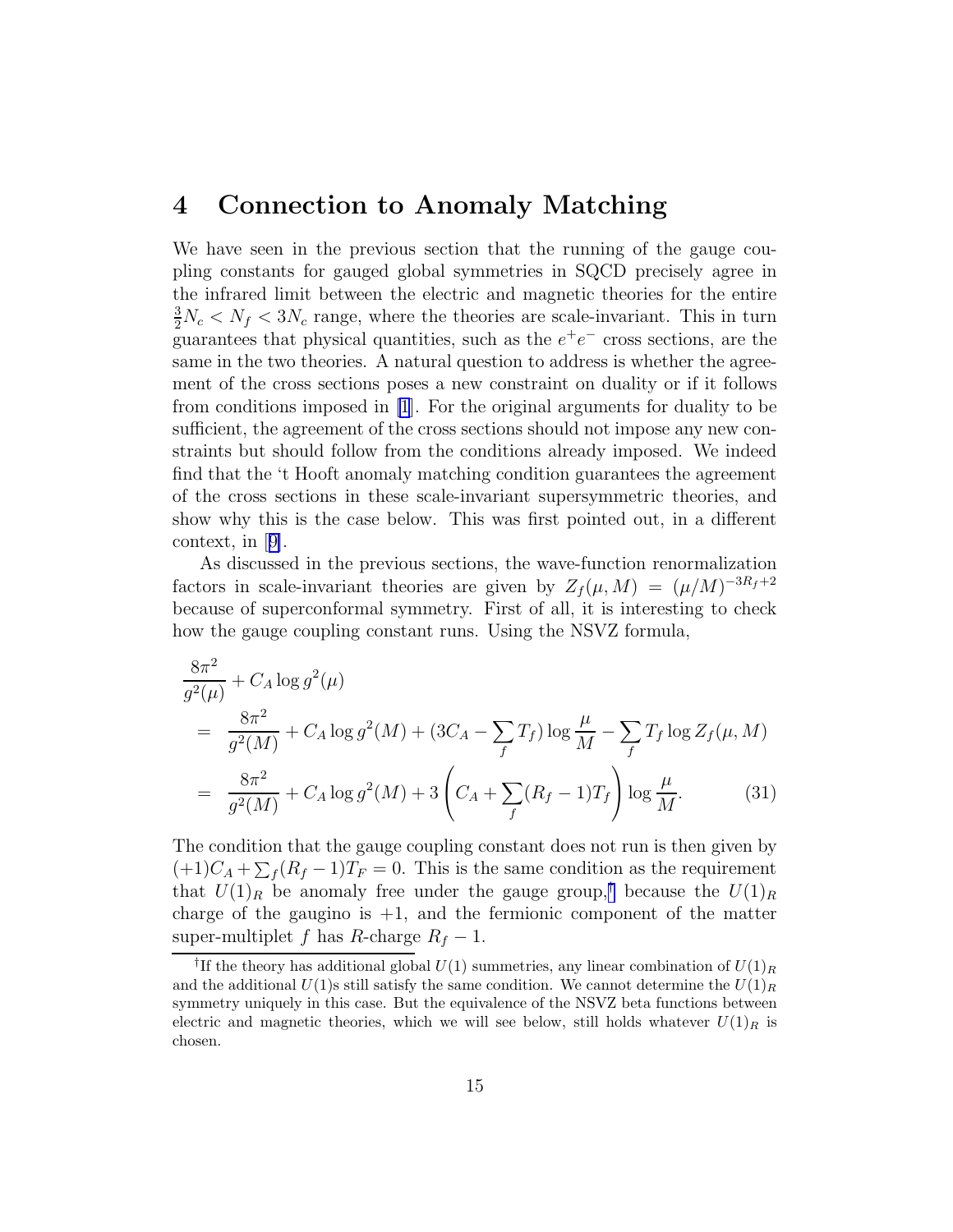Now we apply the same analysis to the gauged global symmetry. The NSVZ formula is precisely the same except that  $g^2$  and the group theory factors  $C_A$  and  $T_f$  are now those of the gauged global symmetry. The condition that the gauge coupling constant runs in the same way translates to the condition that the combination  $\sum_{f} (R_f - 1)T_f$  is the same between electric and magnetic theories, and this is nothing but the anomaly matching condition for  $(U(1)<sub>R</sub> G<sup>2</sup>)$ , where G is the global symmetry. It is reassuring that the 't Hooft anomaly matching condition, checked in all proposed dualities, is enough to guarantee that physical observables, such as the cross sections discussed in the previous section, are the same in the infrared between the electric and magnetic theories in the superconformal window.

It is noteworthy that the 't Hooft anomaly matching condition is presumably not enough to guarantee the equivalence of the cross sections in two scale-invariant theories without supersymmetry, such as those proposed in [\[11\]](#page-23-0). In the absence of supersymmetry, there is no reason for any one of the  $U(1)$  symmetries of the theory to be related to the conformal transformation. The combination  $U(1)_{R}G^{2}$  was important in the supersymmetric theories because  $U(1)<sub>R</sub>$  is in the same multiplet as the dilation and hence is indeed related to the dilation anomaly (i.e., running coupling constant) of the G coupling. In non-supersymmetric theories, it is quite possible that the check of 't Hooft anomaly matching is far from enough to guarantee that the two theories describe the same infrared physics. The agreement of the cross sections considered here should be checked as an independent requirement for duality.

#### 5 Other Physical Observables

We have seen that one can gauge global symmetries in SQCD and compare the running of the couplings in the electric and magnetic theories. We could furthermore calculate the " $e^+e^-$ " cross sections in the infrared exactly in both theories and check that they are indeed the same. Even though these examples made the physical equivalence of two theories more manifest and explicit, they are only a few out of an infinite number of physical observables. All of them must be the same in the infrared when comparing the electric and magnetic theories if these are indeed dual. It is also important to see if the agreement of all observables follows from the 't Hooft anomaly matching condition or other consistency checks already done in the literature. The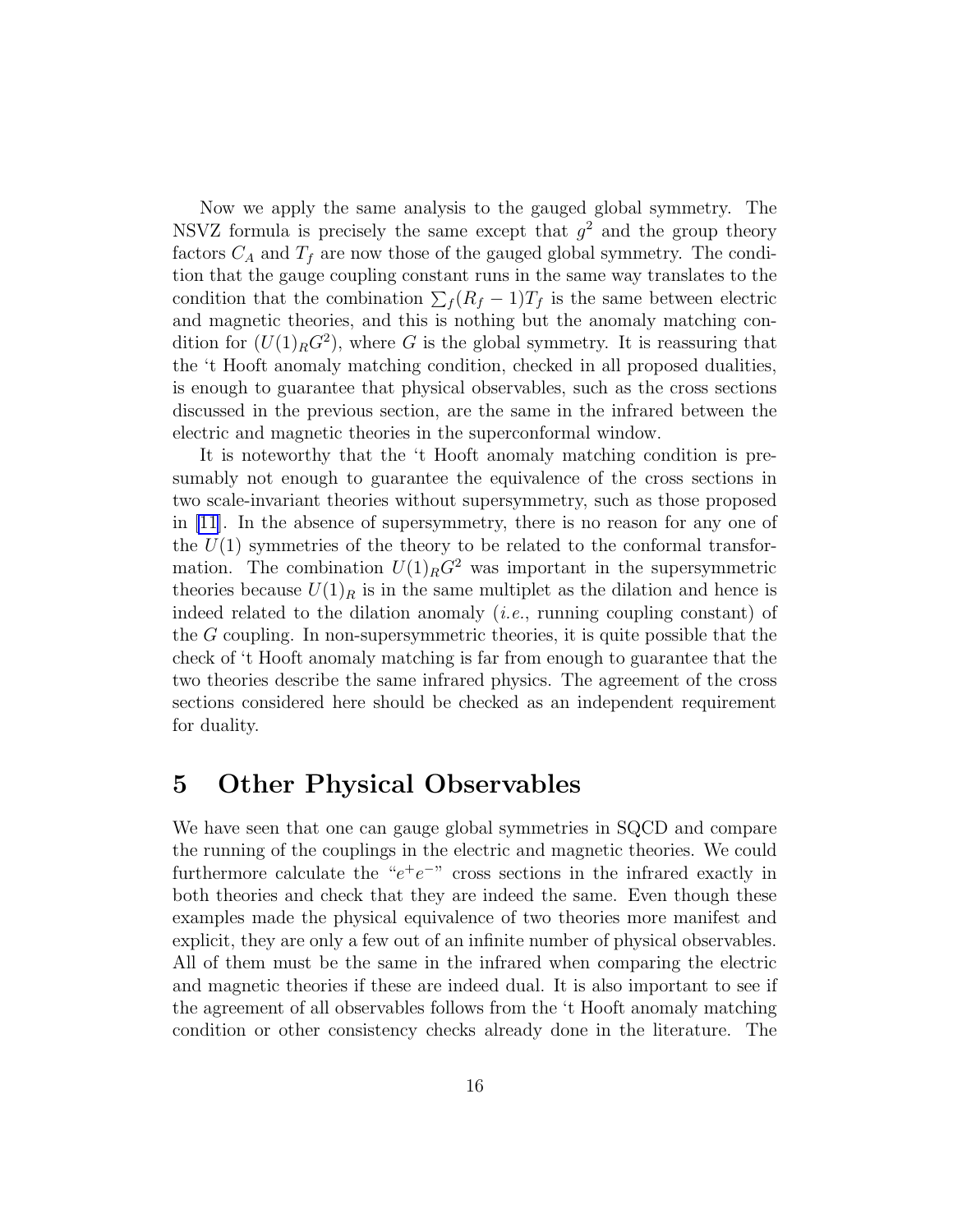problem is that there are only very limited known methods of calculating other physical observables in theories with scale-invariant dynamics in four dimensions, unlike in the two dimensional case.

For instance, one can try to calculate the "light-by-light scattering" cross sections of the  $U(1)_B$  "photons," induced by loops of quarks. The effective operator

$$
C \int d^4 \theta W_\alpha W^\alpha \bar{W}_{\dot{\alpha}} \bar{W}^{\dot{\alpha}} \tag{32}
$$

can be defined with a suitable infrared cutoff  $\mu_{IR}$ . At the lowest order in perturbation theory, the coefficient C is proportional to  $2N_fN_c$  in the electric theory and  $2N_f\tilde{N}_c(N_c/\tilde{N}_c)^4$  in the magnetic theory; they are clearly different. There is, as of today, no known powerful technique which would allow one to work out such a coefficient *exactly* in superconformal theories.

In this section, we will develop a very simple argument that allows one to constrain the form of  $C$  and other related physical quantities. The hope is that these coefficients will be calculated exactly using the machinery of superconformal field theories, similar to what was accomplished in [\[9\]](#page-23-0). By constraining the form of the exact answer, it might be possible to gain some insight towards performing these computations, and, hopefully, to decide if the anomaly matching condition is enough to explain the agreement of these physical observables.

The argument proceeds as follows: we have already mentioned that lowestorder perturbation theory agrees with the exact answer in the limit  $N_f$   $\rightarrow$  $3N_c - 0$  for the electric theory and  $N_f \rightarrow 3/2N_c + 0$  for the magnetic theory. We will use these limits to constrain the exact result.

Returning to the total " $e^+e^-$ " cross section, the exact answer must be  $2N_cN_f = 6N_c^2$  for  $N_f \rightarrow 3N_c - 0$  and  $2\tilde{N}_cN_f(N_c/\tilde{N}_c)^2 = 6N_c^2$  for  $N_f \rightarrow$  $3/2N_c + 0$ . Further requiring that the exact answer be written in terms of the global anomalies of the theory (which are guaranteed to be the same by anomaly matching), an obvious candidate appears:  $-3(U(1)_R U(1)_B^2) = 6N_c^2$ .

This candidate also satisfies another important constraint: the answer has to be invariant under simultaneous rescaling of the  $U(1)_B$  gauge coupling by n and the charge assigned to individual fields by  $1/n$ , that is if  $e \rightarrow ne$ and  $q \to q/n$  physical results should remain the same. Note that  $\sigma(\gamma \to$ hadrons)  $\propto e^2$  and the final answer must therefore include  $U(1)_B$  charges squared in order to guarantee this invariance.

By this sort of argumentation one cannot say that the correct answer has been determined, but an acceptable candidate has certainly been found.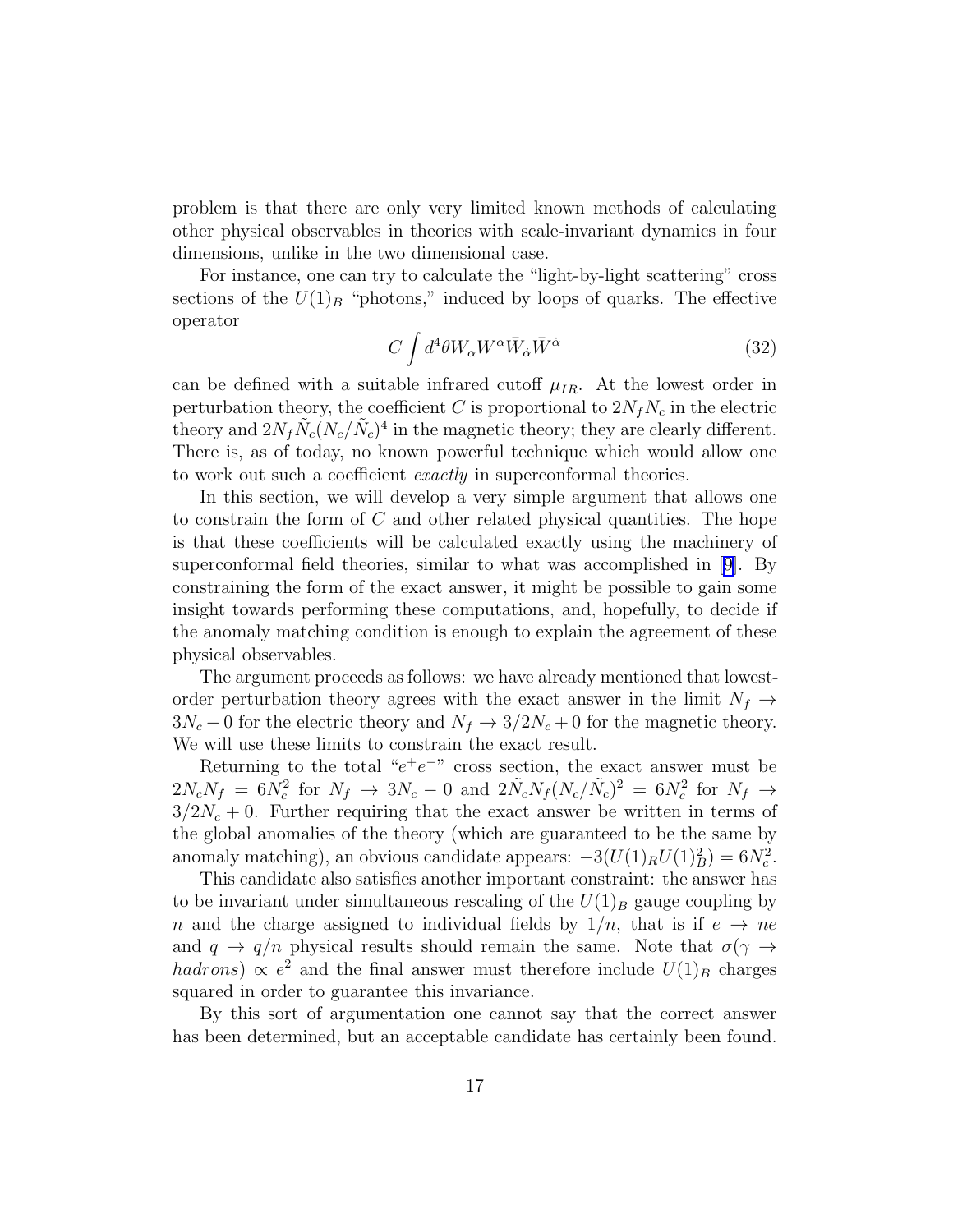The exact answer, which was derived from superconformal invariance and the NSVZ exact beta function, in fact agrees with the naive guess above.

We now turn to the amplitude of  $\gamma\gamma \rightarrow \gamma\gamma$ , and start from the same set of assumptions: (i) the theories yield the same coefficient in the infrared;  $(ii)$ the exact result must agree with the lowest order perturbation theory in the two  $N_f$  limits above; *(iii)* these coefficients can be written in terms of the global anomalies of the theory;  $(iv)$  the coefficient must be proportional to the  $U(1)_B$  charge to the fourth power. All global anomalies can be easily computed and they are[[1\]](#page-22-0)

$$
(SU(N_f)^3) = N_c d^{(3)}(N_f), \tag{33}
$$

$$
(SU(N_f)^2 U(1)_R) = -\frac{N_c^2}{N_f} d^{(2)}(N_f), \tag{34}
$$

$$
(SU(N_f)^2 U(1)_B) = N_c d^{(2)}(N_f), \tag{35}
$$

$$
(U(1)_R) = -N_c^2 - 1,\t\t(36)
$$

$$
(U(1)^3_R) = N_c^2 - 1 - 2\frac{N_c^4}{N_f^2},
$$
\n(37)

$$
(U(1)_B^2 U(1)_R) = -2N_c^2, \tag{38}
$$

where  $d^{(2)}(N_f) = 1/2\delta^{ab}$  and  $d^{(3)}(N_f) = \text{Tr}(T^a\{T^b, T^c\}) = d^{abc}$   $(a, b, c$  are  $SU(N_f)$  indices,  $T^a$  are  $SU(N_f)$  generators).

According to the assumptions above, a candidate for the exact result must be:

$$
C \propto (U(1)_B^2 U(1)_R)^2 f +
$$
  
\n
$$
(SU(N_f)^2 U(1)_B)^4 g +
$$
  
\n
$$
(SU(N_f)^2 U(1)_B)^2 (U(1)_B^2 U(1)_R) h,
$$
\n(39)

where  $f, g, h$  are arbitrary functions of

$$
(SU(N_f)^3), (SU(N_f)^2 U(1)_R), (U(1)_R), (U(1)_R^3)
$$

and

$$
(SU(N_f)^2 U(1)_B)^2 / (U(1)_B^2 U(1)_R).
$$

These will be referred to as the "invariant anomalies", because they are not sensitive to rescalings of the  $U(1)_B$  charge assignments. Note that, in order to make sense out of the  $SU(N_f)$  anomalies, one has to sum over all  $SU(N_f)$ indices.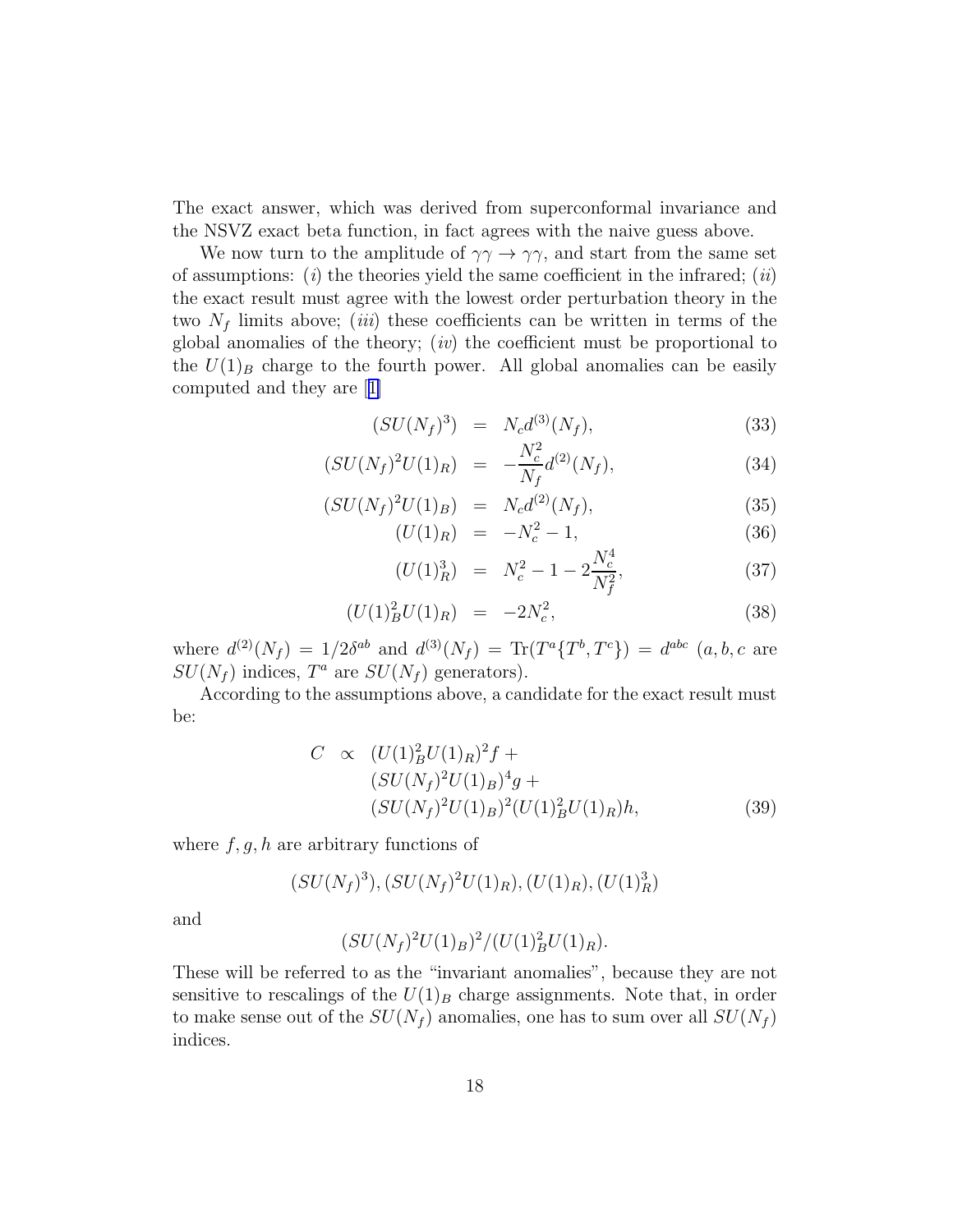<span id="page-19-0"></span>Finally, conditions on  $f, g$  and h have to imposed such that

$$
C(N_f = 3N_c) \propto 6N_c^2
$$

and

$$
C(N_f = 3/2N_c) \propto 24N_c^2,\tag{40}
$$

for any value of  $N_c$ , according to assumption *(ii)*. There is no linear combination of integer products of the invariant anomalies that can meet these conditions. There are, of course, less "obvious" candidates.

Note that exact infrared results, whatever they might be, are functions exclusively of  $N_c$  and  $N_f$  (there are no other independent parameters in the theories), and it is always possible to write  $N_c$  and  $N_f$  in terms of a group of anomalies. One can, for example, take the  $(U(1)<sub>R</sub>)$  and the  $(SU(N_f)^2 U(1)_B)^2 / (U(1)_B^2 U(1)_R)$  anomalies and simply solve for  $N_c$  and  $N_f$ :

$$
N_c = \sqrt{- (U(1)_R) - 1},
$$
  
\n
$$
N_f = \sqrt{1 - 8(SU(N_f)^2 U(1)_B)^2 / (U(1)_B^2 U(1)_R)}.
$$
\n(41)

Having done that, it is easy to come up with a (simple) function of  $N_f$  and  $N_c$  that satisfies the conditions Eqs. (40).  $54N_c^4/N_f^2$  clearly does the job, and a candidate for the exact answer that satisfies the conditions imposed above is

$$
C \propto \frac{27}{2} \frac{(U(1)_B^2 U(1)_R)^2}{1 - 8(SU(N_f)^2 U(1)_B)^2 / (U(1)_B^2 U(1)_R)},
$$
(42)

where we used Eq.  $(41)$ .

Next we address, within the same spirit, the " $W_L W_L \rightarrow W_L W_L$ " scattering amplitude generated via quark loops. The subscript L refers to the  $SU(N_f)$  group under which Q and q transform (Q and  $\tilde{q}$  transform under  $SU(N_f)_R$ ). Note that the coefficient of the amplitude is proportional to  $Tr({T^a},T^b){T^c},T^d)$  ( $T^a$  are  $SU(N_f)$  generators), which can be written in terms of the  $SU(N_f)$  tensors present in the anomalies, namely  $\delta^{ab}$  and  $d^{abc}$ . A candidate for the exact coefficient is

$$
C_{W_L W_L W_L W_L} \propto \text{Tr}(\{T^a, T^b\} \{T^c, T^d\}) \frac{N_c^2}{N_f} = \left(d^{abe} d^{cde} + \frac{1}{2N_f} \delta^{ab} \delta^{cd}\right) \frac{N_c^2}{N_f}.
$$
\n(43)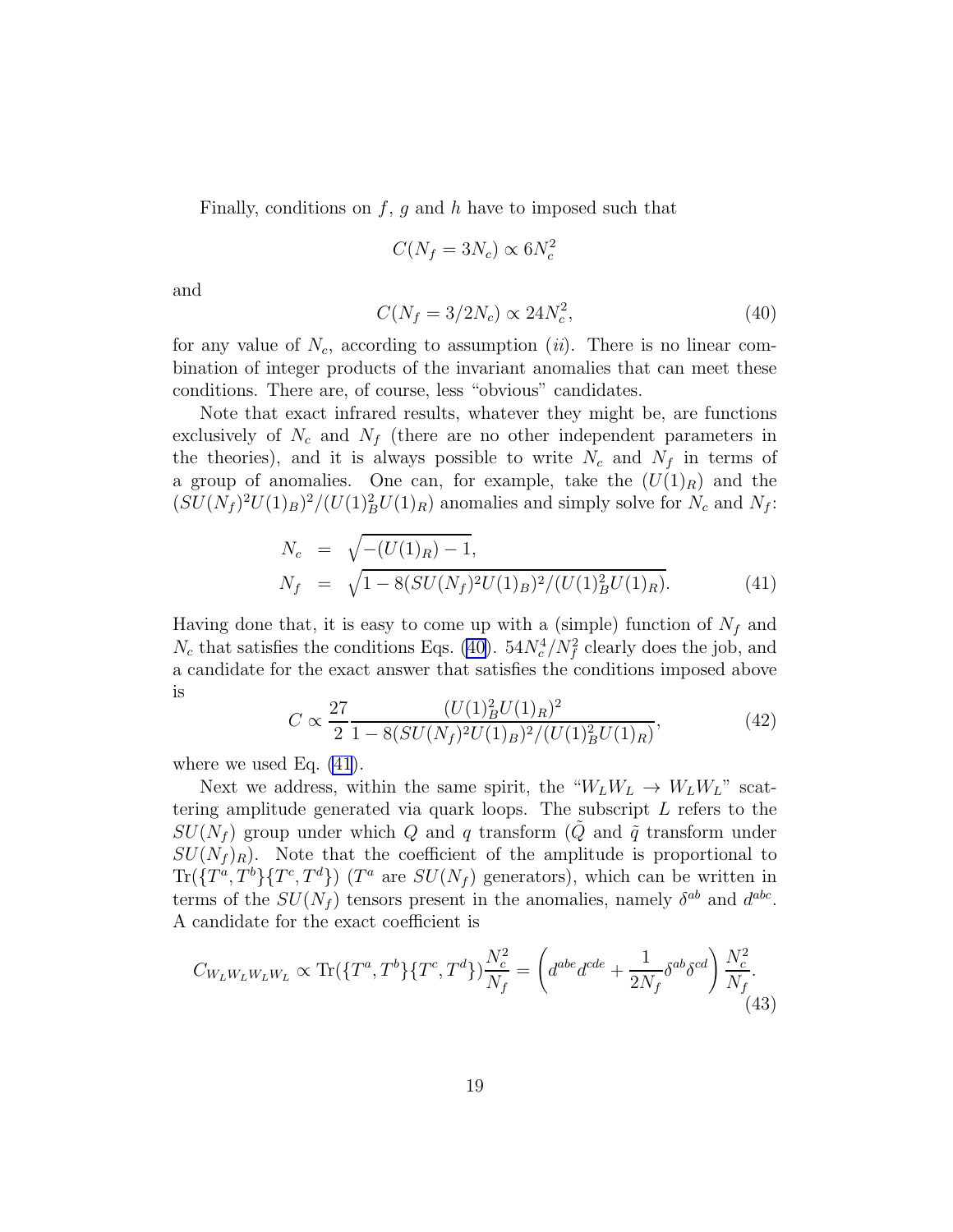The expression above can easily be written in terms of the anomalies with the help of Eqs. [\(41\)](#page-19-0) and the fact that

$$
\frac{\delta^{ab}}{2N_f} = \frac{-(SU(N_f)^2 U(1)_R)^{ab}}{N_c^2} = \frac{-(SU(N_f)^2 U(1)_R)^{ab}}{-(U(1)_R) - 1},
$$
\n
$$
d^{abc} = \frac{(SU(N_f)^3)^{abc}}{N_c} = \frac{(SU(N_f)^3)^{abc}}{\sqrt{-(U(1)_R) - 1}}.
$$
\n(44)

Note that the expression for  $C_{W_L W_L W_L W_L}$  in terms of anomalies only is highly non-trivial and involves, for example, inverse square-roots of polynomials of anomalies.

As one last example, we mention  $W_L W_L \rightarrow W_R W_R$  scattering. The amplitude for this process must vanish at  $N_f = 3N_c - 0$  and be proportional to  $N_f$  (remember that for the magnetic theory there are the meson fields that transform under both  $SU(N_f)$  flavor groups) at  $N_f = 3/2N_c + 0$ . Therefore the candidate for the exact result cannot be a ratio of  $N_c$  and  $N_f$  to arbitrary powers (as in the previous cases), but has to be, for example, proportional to  $3N_c - N_f$ . We do not write the candidate in terms of anomalies, but it is clearly possible.

Note that, since it was shown that any function of  $N_c$  and  $N_f$  can be reexpressed in terms of anomalies (as, for example, in Eqs.([41](#page-19-0))), it is always possible to write exact infrared results in terms of anomalies. It is, however, unclear whether the agreement between the electric and magnetic theories is guaranteed by the anomaly matching condition. Given the expressions outlined above, it is at best nonintuitive that future superconformal field theory exact computations will yield highly non-trivial functions of the anomalies as their results, especially because the candidates are very simple functions of  $N_c$  and  $N_f$ . The situation outlined above should be contrasted to the " $e^+e^-$ " total cross sections, described in the previous two sections.

Finally, it is clear that the "candidates" pointed out above are by no means guaranteed to be the exact answer. They agree with the exact answer in the limit when either the electric or the magnetic theory is arbitrarily weak  $(N_f = 3N_c - 0, N_f = 3/2N_c + 0)$ , but other functions of  $N_c$  and  $N_f$  also have the same property. More constraints can be imposed on our candidates if one tries to analyze the superconformal theories when they are perturbative throughout the entire energy range  $(N_f(1+\epsilon) = 3N_c$  for the electric theory). In this case, next order in perturbation theory can be used and, because  $g^2$ and  $\epsilon$  are related in the infrared (see e.g. Eq.([8\)](#page-4-0)), one can compare the order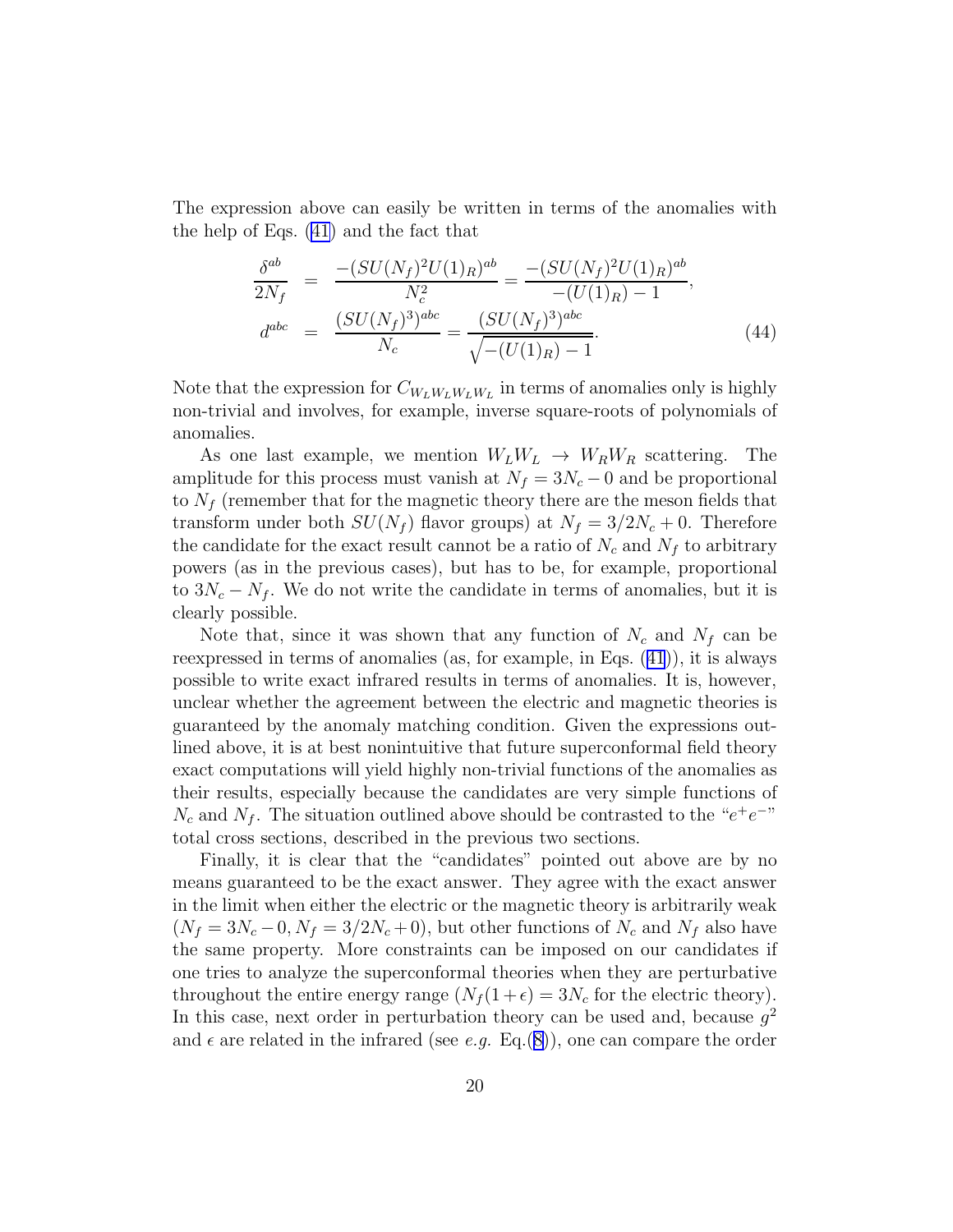$g<sup>2</sup>$  1-loop correction to the order  $\epsilon$  correction obtained from the candidate exact result. Note that this is indeed the case for the perturbative expression for $R$ , Eq.  $(28)$  $(28)$ .

Such a highly non-trivial check would be a very strong indication that one has indeed found the exact infrared answer for a given observable. We do not perform the next-order (2-loop) calculation for the amplitudes discussed above; it goes beyond the scope of our letter.

In summary, we hope we have raised and addressed in a limited fashion the following question: are all (or some) physical observables in superconformal field theories (in four dimensions) related to anomalies? If this indeed turns out to be the case, anomaly matching would be enough to guarantee the physical equivalence of two superconformal theories, which would shed light towards a "physical" understanding of Seiberg's dualtity statements. On the other hand, if it is proven that there are physical observables which are not related to anomalies, then their exact computation would prove to be an extra duality condition.

### 6 Conclusion

In this letter we tried to verify that Seiberg's duality conjecture is indeed correct. Such a check is at best non-trivial, given that one would have to perform computations in (very) strongly coupled theories.

To bypass this problem we have concentrated on the non-Abelian Coulomb phase, where both theories are superconformal and there is hope that some exact results can be obtained. The first challenge in this phase is to come up with appropriate physical observables that can be readily compared in both the electric and magnetic theories, especially because conformal theories do not, in general, allow any particle interpretation.

We have described total cross sections, related to the process of gauging the global symmetries of the theories, that can be used to check the duality conjecture. Some exact results were obtained and they agree between the magnetic and the electric theories.

Next we checked if the equality of these total cross sections poses any new duality conditions. For SQCD the anomaly matching condition is enough to guarantee that the total cross sections mentioned above are the same, thanks to superconformal invariance. We pointed out that the situation is different in non-supersymmetric dualities, and that the equalities of such cross sections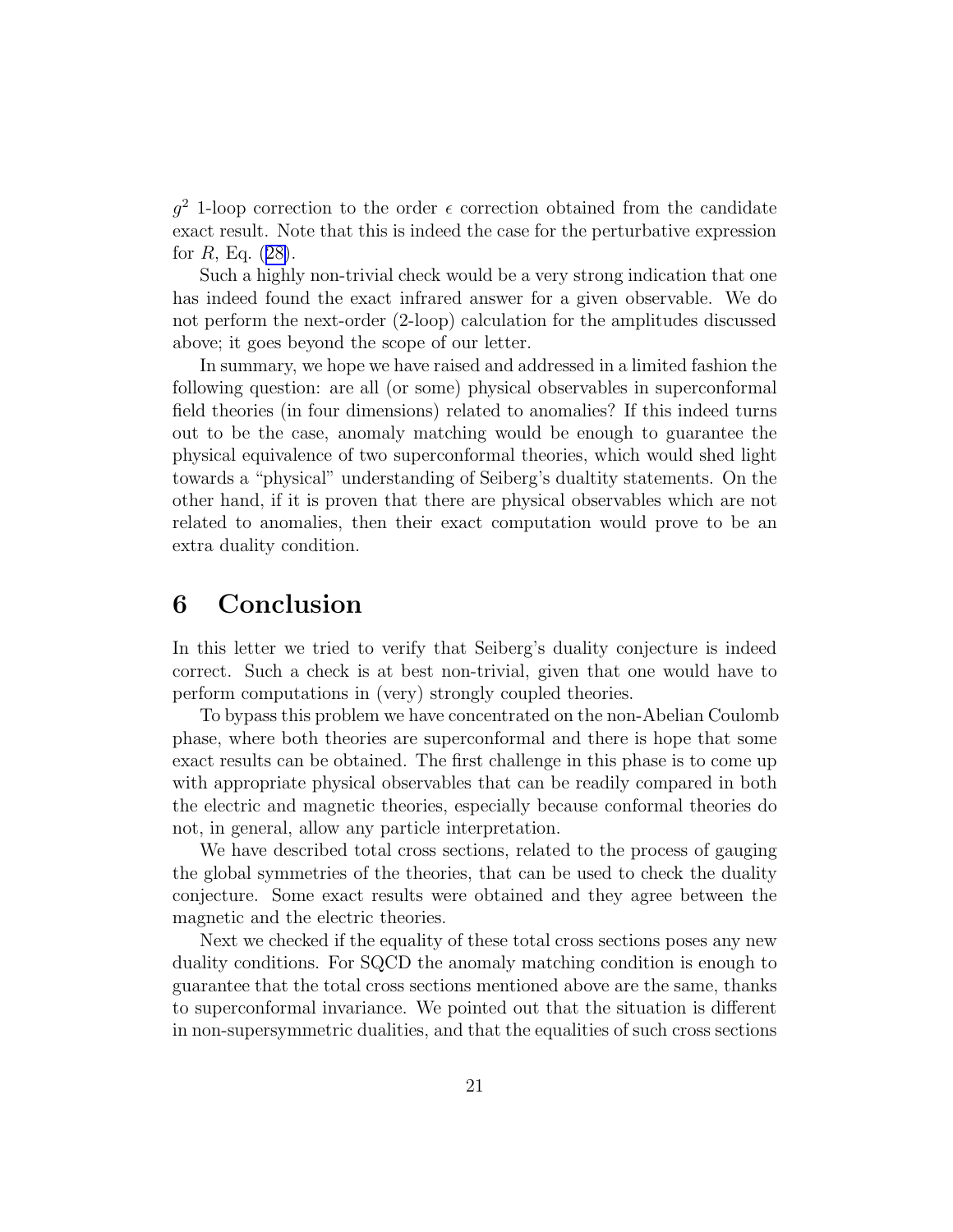<span id="page-22-0"></span>should be included as an extra constraint.

Finally we analyzed other physical observables and tried to determine if their agreement between the electric and magnetic theories could also be explained by the anomaly matching condition. We found that that the functional form of the candidate exact result is highly non-trivial when expressed in terms of the global anomalies of the theories. It is not clear that superconformal field theory computations would yield such results.

It is, therefore, possible that the exact results do not have any relation to the global anomalies of the theory, and the fact that all physical processes agree for both theories is not guaranteed by Seiberg's criteria alone.

More work is clearly required to fully understand this issue.

## Acknowledgements

We thank John Terning for useful discussions and comments on the draft. HM thanks Nima Arkani-Hamed, Csaba Csaki, Ben Grinstein, Markus Luty, John March-Russell, and Lisa Randall. HM also thanks the hospitality of Theory Group at CERN, where some of the research was conducted. This work was supported in part by the U.S. Department of Energy under Contracts DE-AC03-76SF00098, in part by the National Science Foundation under grant PHY-95-14797. HM was also supported by Alfred P. Sloan Foundation, and AdG by CNPq (Brazil).

## References

- [1] N. Seiberg, Nucl. Phys. B435, 129 (1995), [hep-th/9411149.](http://arxiv.org/abs/hep-th/9411149)
- [2] I. Kogan, M. Shifman and A. Vainshtein, Phys. Rev. D53, 4526 (1996), [hep-th/9507170](http://arxiv.org/abs/hep-th/9507170).
- [3] D.R.T. Jones, Phys. Lett. 123B, 45 (1983).
- [4] V.A. Novikov, M.A. Shifman, A.I. Vainshtein, and V.I. Zakharov, Nucl. Phys. B229, 381 (1983).
- [5] V.A. Novikov, M.A. Shifman, A.I. Vainshtein, V.I. Zakharov, Nucl. Phys. B260, 157 (1985).